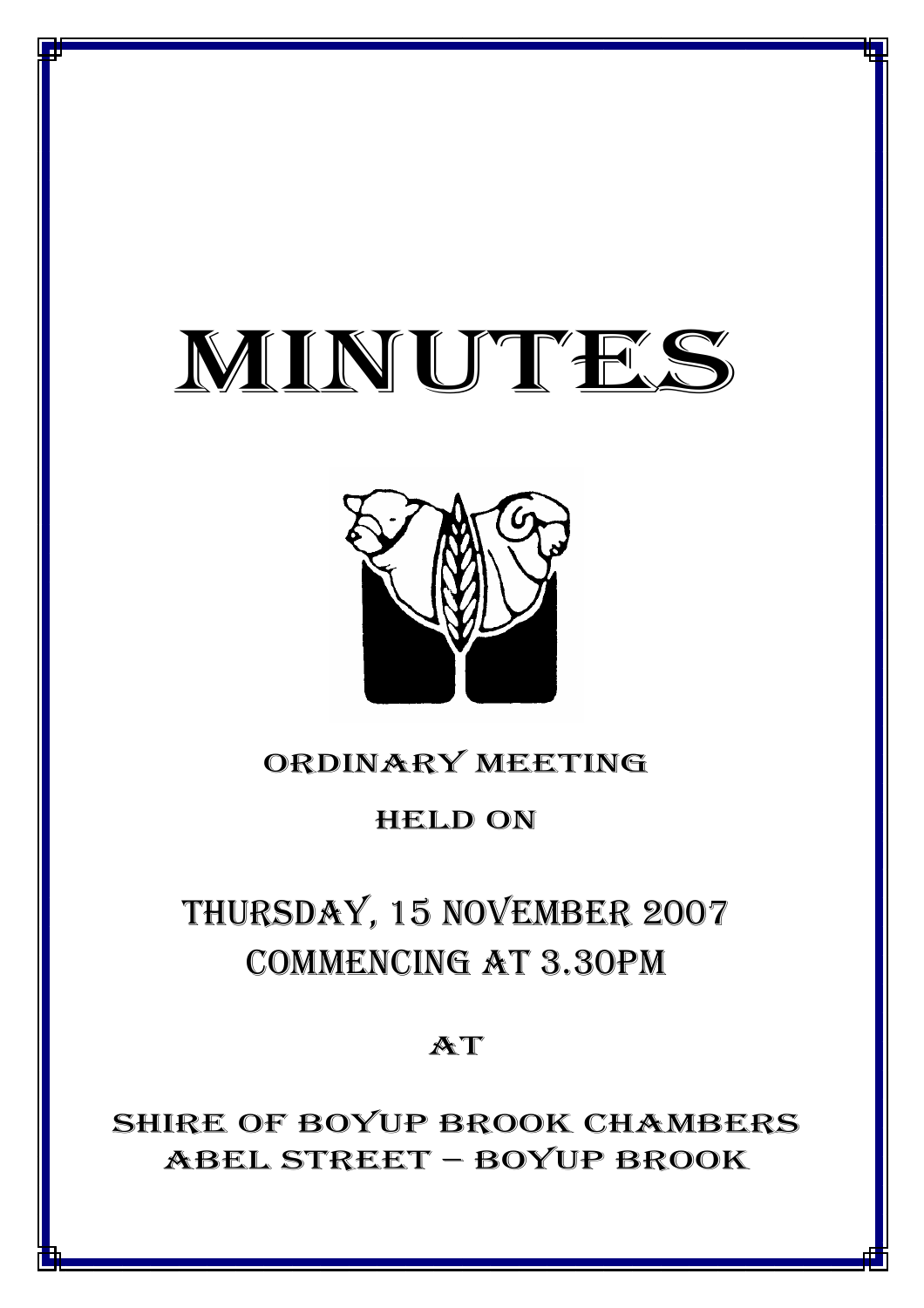## **TABLE OF CONTENTS**

|     |                                                                      | 1. RECORD OF ATTENDANCE/APOLOGIES/LEAVE OF ABSENCE PREVIOUSLY APPROVED 3              |  |
|-----|----------------------------------------------------------------------|---------------------------------------------------------------------------------------|--|
|     | 1.4<br>1.5<br>1.6<br>1.7                                             |                                                                                       |  |
| 2.  |                                                                      |                                                                                       |  |
| 3.  |                                                                      |                                                                                       |  |
| 4.  |                                                                      |                                                                                       |  |
| 5.  |                                                                      |                                                                                       |  |
| 6.  |                                                                      |                                                                                       |  |
| 7.  |                                                                      |                                                                                       |  |
| 7.1 |                                                                      |                                                                                       |  |
|     | 7.1.1                                                                |                                                                                       |  |
|     |                                                                      |                                                                                       |  |
|     |                                                                      |                                                                                       |  |
|     | 7.3.1<br>7.3.2<br>7.3.3<br>7.3.4<br>7.3.5<br>7.3.6<br>7.3.7<br>7.3.8 |                                                                                       |  |
| 8.  |                                                                      |                                                                                       |  |
| 9.  |                                                                      |                                                                                       |  |
| 10. |                                                                      | URGENT BUSINESS – BY APPROVAL OF THE PRESIDENT OR A MAJORITY OF COUNCILLORS PRESENT26 |  |
|     | 10.1                                                                 | CORRECTION TO FEES SCHEDULE 2007/08 BUDGET - SWIMMING POOL SEASON TICKETS26           |  |
|     |                                                                      |                                                                                       |  |
| 12. |                                                                      |                                                                                       |  |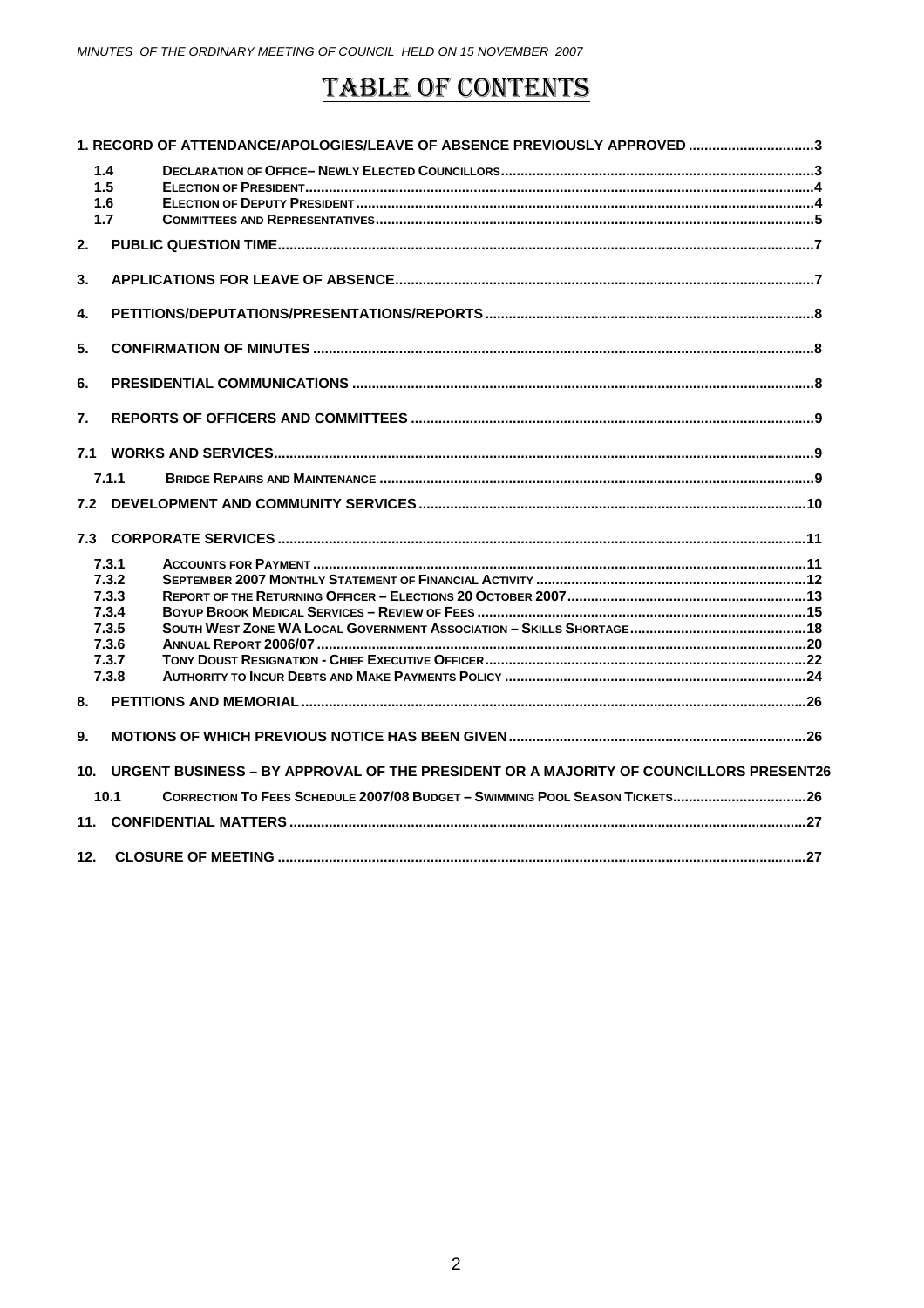#### <span id="page-2-0"></span>**1. RECORD OF ATTENDANCE/APOLOGIES/LEAVE OF ABSENCE PREVIOUSLY APPROVED**

#### 1.1 Attendance

Cr T Ginnane – President (until election of new President) Cr R Downing Cr P Marshall Cr S Broadhurst Cr Michael Giles Cr Kym Lamshed Cr E Muncey Cr B O'Hare

Mr T Doust – Chief Executive Officer Mr K Jones – Manager of Finance Mr J Eddy – Manager of Works and Services

Joseph Sapienza – Manjimup-Bridgetown Times Lyn Baldwin JP – (Left at 4.47pm) Shirley Downing – (Left at 4.47pm)

#### 1.2 Apologies

Cr A Piper

#### 1.3 Leave of Absence

Nil

#### 1.4 **Declaration of Office– Newly Elected Councillors**

The newly elected persons are required to make a declaration before they can act in the capacity of a Councillor.

The following persons are required to undertake this:-

Roger Frank Downing Michael John Giles Kym Lamshed Peter Edward Marshall Eric Muncey Brian Michael O'Hare

Section 2.29 of the Local Government Act 1995, as amended, and part (3) section (13) of the Local Government (Constitution Regulations1998) as amended, prescribes the format to be used.

A copy of the declaration Form (7) is attached together with the Local Government (Rules of Conduct) Regulations 2007. Arrangements have been made for Mrs. Lyn Baldwin J.P. to attend and witness the declarations. The persons elected will need to read aloud the declaration. It is proposed to undertake this process in the order as shown above. (Completed forms will be provided at the meeting).

**Roger Frank Downing, Michael John Giles, Kym Lamshed, Peter Edward Marshall, Eric Muncey and Brian Michael O'Hare made a declaration of office, witnessed and signed by Mrs Lyn Baldwin JP.**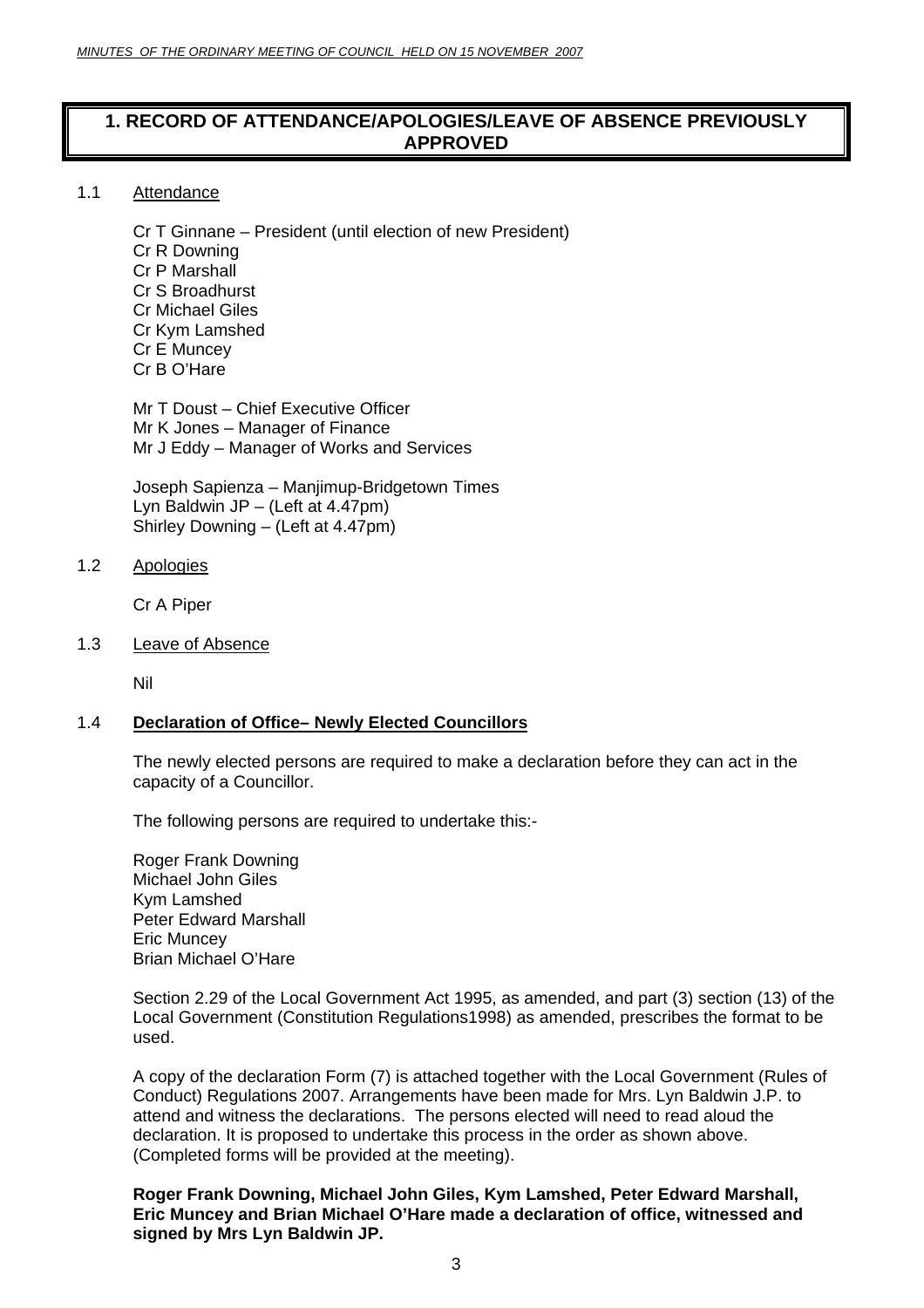#### <span id="page-3-0"></span>1.5 Election of President

(Chief Executive Officer to Chair this part of the meeting)

Council is required by the Local Government Act 1995 to elect a Councillor as President at the first meeting after the Bi Annual Elections. The term of office for the President begins after this election and continues until the next Ordinary Councillor Elections – usually (2) years.

Nominations for the position of President must be in writing and given to the Chief Executive Officer before the meeting or at the meeting itself after the Chief Executive Officer calls for nominations. Councillors may nominate themselves or be nominated by another Councillor, however when being nominated by someone else the Councillor nominated must accept the nomination either in writing or orally at the meeting.

At the time the agenda was prepared, one nomination had been received from Roger Downing nominating himself for the position of President.

If more than one nomination is received, ballot papers will be prepared and Councillors are to vote by secret ballot. The votes will be counted and the outcome will be decided on a first past the post/preferential system. The Chief Executive Officer will advise those present of the result of the election and declare the successful Councillor elected.

The person elected will be required to make a declaration of office as President as per section 1.4 of this agenda.

**The CEO took the chair to preside over the election of Shire President. He confirmed that he had received one nomination from Roger Frank Downing in writing and called for any further nominations from the floor. There being no further nominations the CEO declared Councillor Downing elected as Shire President.** 

**Councillor Downing made a declaration of office as Shire President witnessed and signed by Mrs Lyn Baldwin JP.** 

**The Shire President, Cr Roger Downing took the chair.** 

#### 1.6 Election of Deputy President

Council is required by the Local Government Act 1995 to elect a Councillor as Deputy President at the first meeting after the Bi Annual Elections. The term of office for the Deputy President begins after this election and continues until the next Ordinary Councillor Elections – usually (2) years.

Nominations for the position of Deputy President must be in writing and given to the Chief Executive Officer before the meeting or at the meeting itself after the Shire President calls for nominations. Councillors may nominate themselves or be nominated by another Councillor, however when being nominated by someone else the Councillor nominated must accept the nomination either in writing or orally at the meeting.

At the time the agenda was prepared, no nominations had been received for the position of Deputy President.

If more than one nomination is received, ballot papers will be prepared and Councillors are to vote by secret ballot. The votes will be counted and the outcome will be decided on a first past the post/preferential system. The Chief Executive Officer will advise those present of the result of the election and declare the successful Councillor elected.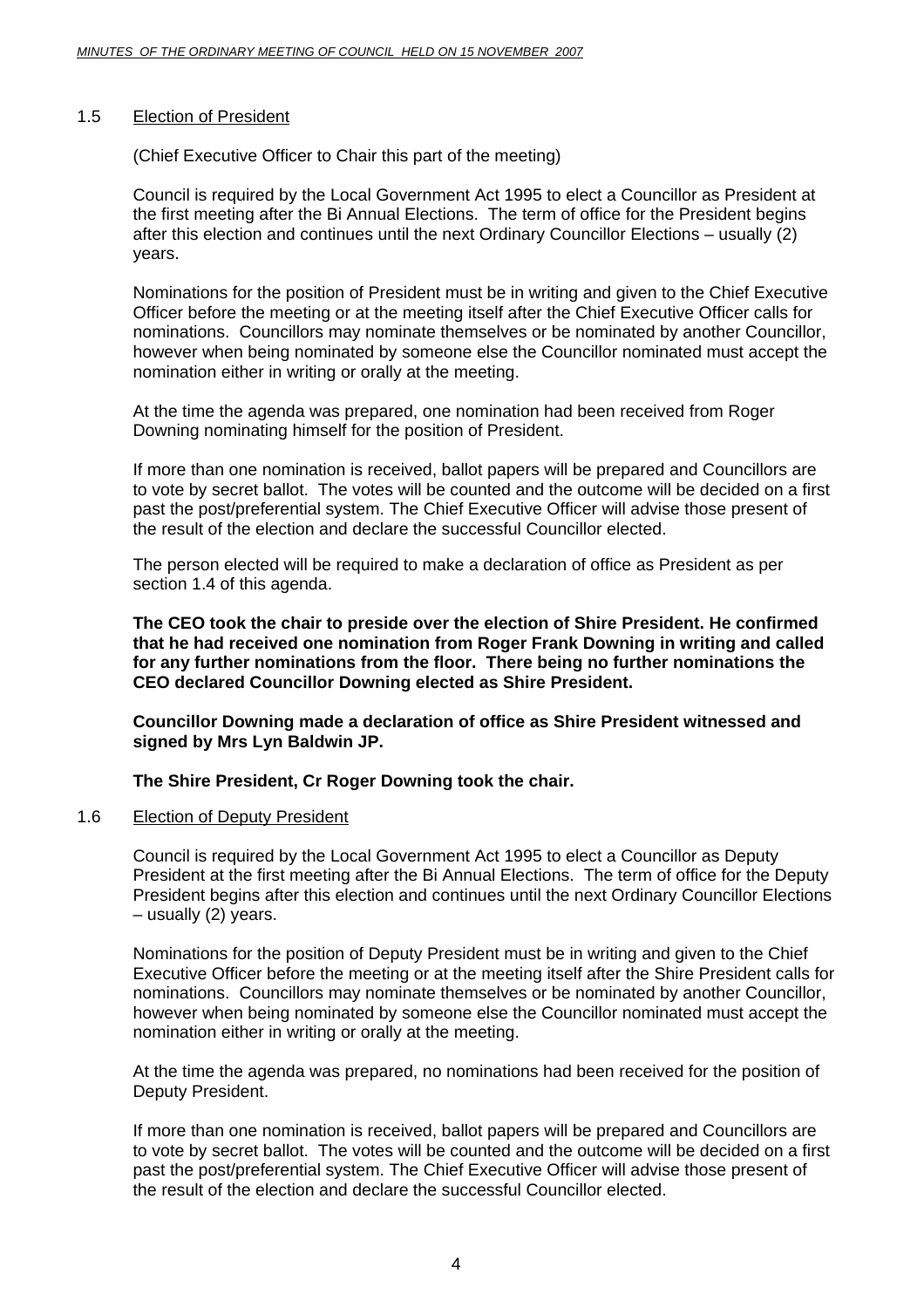<span id="page-4-0"></span>The person elected will be required to make a declaration of office as Deputy President as per section 1.4 of this agenda.

**The Shire President was informed by the CEO that he had received one nomination from Peter Edward Marshall in writing. The Shire President called for any further nominations from the floor. There being no further nominations the Shire President declared Councillor Marshall elected as Deputy Shire President.** 

**Councillor Marshall made a declaration of office as Deputy Shire President, witnessed and signed by Mrs Lyn Baldwin JP.** 

#### 1.7 Committees and Representatives

Council will need to determine if it requires committees, their role, responsibilities and delegation if any.

It is proposed to hold an informal discussion at the briefing session prior to the Council meeting about the need for committees, their role and responsibilities/delegation. It is also proposed to consider what representatives are required for community organizations for the next two years. It is important that there is a clear understanding of the purpose and role of either committees or representatives.

There are several committees that Council is required by legislation to appoint, these including:-

- Audit Committee
- \* LEMAC Committee
- Main Roads Regional Road Group

Council previously established a Bush Fire Advisory Committee for the year 2007/08 (21<sup>st</sup> June 2007) and it will be necessary to appoint a Councillor to be a member of this committee.

There are several industry organisations that Council will need to appoint delegates for. These include:-

- South West Zone W A Local Government Association
- Warren Blackwood Strategic Alliance

Shirley Downing and Lyn Baldwin departed the Chambers at 4.47pm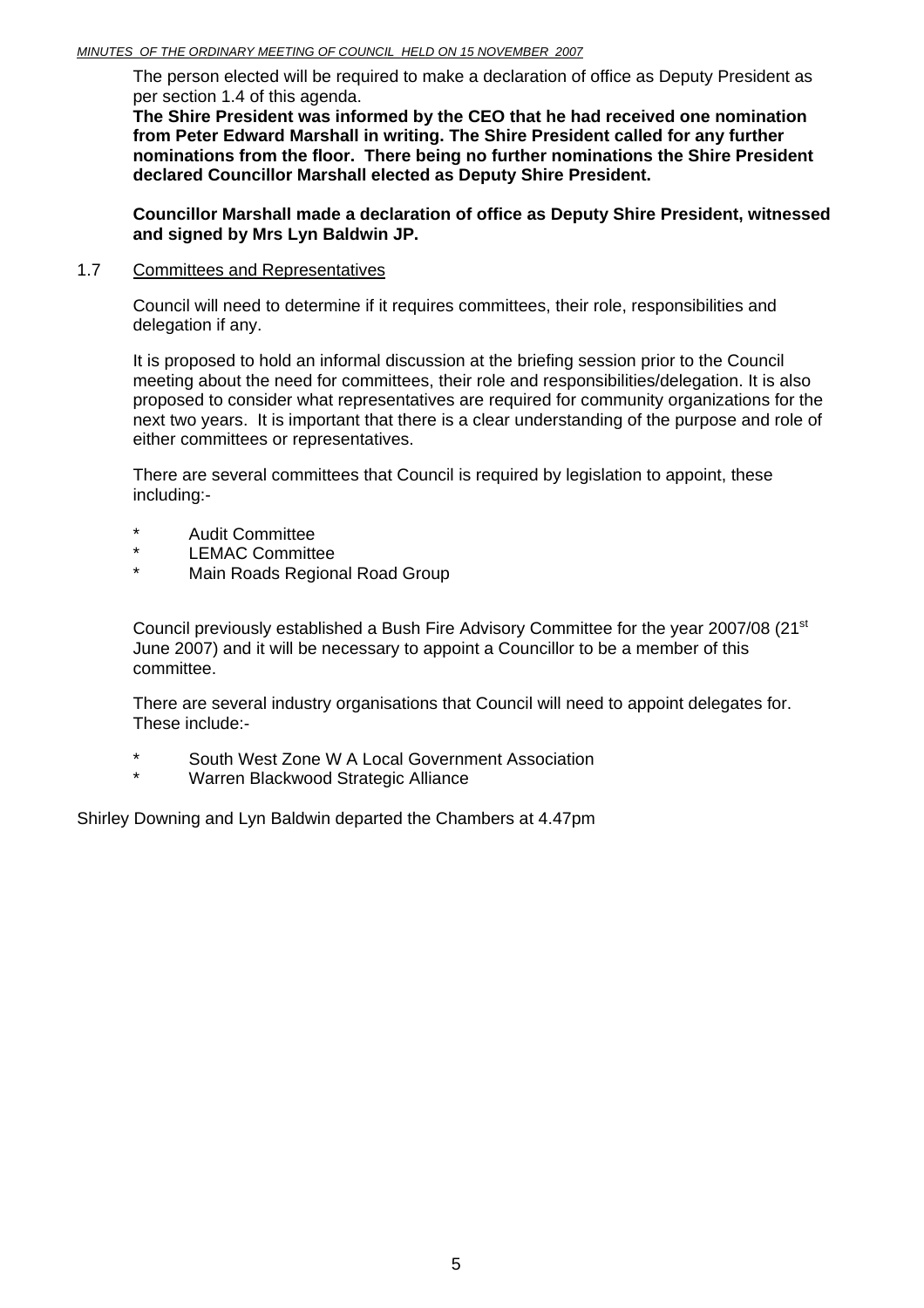#### **COUNCIL DECISION AND OFFICER RECOMMENDATIONS**

**MOVED: Cr Broadhurst SECONDED: Cr Ginnane** 

**That the following Committee/Representatives be appointed at this time and the Council consider any further Committees/Representatives at its meeting on 20th December 2007:-** 

**1. Audit Committee – (3) Councillors.** 

 **The function/role of the audit committee be as follows:-** 

- **a) is to provide guidance and assistance to the Council** 
	- **i. as to the carrying out of its functions in relation to audits;**
	- **ii. as to the development of a process to be used to select and appoint a person to be the auditor; and**
- **b) may provide guidance and assistance to the Council as to** 
	- **i. matters to be audited;**
	- **ii. the scope of the audit;**
	- **iii. its functions under Part 6 of the Local Government Act 1995 that relate to financial management; and**
	- **iv. the carrying out of its functions relating to other audits and other matters related to financial management.**
- **2. A Council Representative on the LEMAC Committee (Committee members and role to be appointed at a later date)**
- **3. A Council Representative on the Bush Fire Advisory Committee**
- **4. A Council Representative on the Main Road Regional Road Group**
- **5. A Council Delegate and Deputy Delegate for the South West Zone Western Australian Local Government Association.**
- **6. A Council Delegate and Deputy Delegate for the Warren Blackwood Strategic Alliance.**

#### **CARRIED BY ABSOLUTE MAJORITY 8/0**

**MOVED: Cr Ginnane SECONDED: Cr Broadhurst** 

**That the Council move into a committee of the whole under clause 15.6 of the Standing Orders, Local Law No.1 to allow members free discussion on the matter.** 

**CARRIED 8/0** 

**MOVED: Cr Ginnane SECONDED: Cr Marshall** 

**That the Council moves out of committee of the whole under clause 15.6 of the Standing Orders, Local Law No.1.**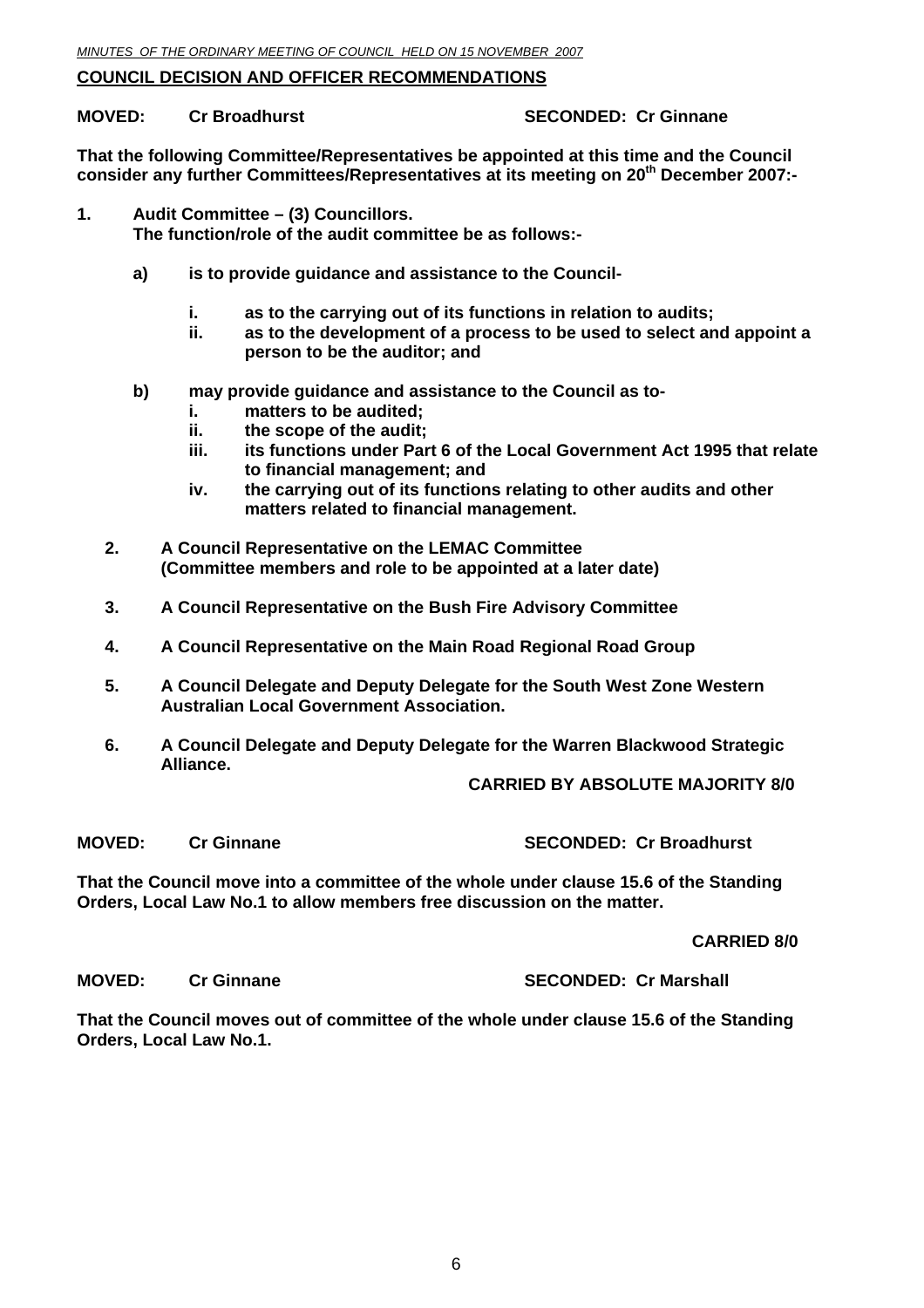#### <span id="page-6-0"></span>**COUNCIL DECISION AND OFFICER RECOMMENDATIONS**

**MOVED:** Cr Ginnane **SECONDED:** Cr Giles

- **1. Cr Downing Shire President, Cr Marshall and Cr Muncey be appointed to Audit committee.**
- **2. Cr Ginnane be appointed as the Council Nominee on the Bush Fire Advisory Committee.**
- **3. Cr Downing Shire President be appointed as the Council Nominee on the LEMAC Committee.**
- **4. Cr Giles be appointed as the Council Delegate on the Main Roads Regional Road Group.**
- **5. Cr Downing Shire President and Cr Lamshed be the Council delegate and Deputy delegate respectively, on the South West Zone of the Western Australian Local Government Association.**
- **6. Cr Broadhurst and Cr O'Hare be the Council delegate and Deputy Delegate respectively on the Warren Blackwood Strategic Alliance.**

**All appointments to expire on the date of the next ordinary election of Councillors.** 

#### **CARRIED BY ABSOLUTE MAJORITY 8/0**

Council will also need to appoint (4) Councillors and the Chief Executive Officer in accordance with the Annual Awards process policy, to consider nominations for Citizen of the Year, Young Achiever of the Year and Sports Person of the Year. The policy provides the panel with the authority to make the selection without any further reference to Council.

#### **COUNCIL DECISION AND OFFICER RECOMMENDATION**

#### **MOVED:** Cr O'Hare SECONDED: Cr Lamshed

**That Cr Downing - Shire President, Cr Lamshed, Cr Muncey, Cr O'Hare and the Chief Executive Officer be appointed as the selection panel to consider and determine the most suitable nominee for the 2008 Citizen of the Year, Young achiever of the Year and Sports Person of the Year.** 

#### **CARRIED BY ABSOLUTE MAJORITY 8/0**

#### **2. PUBLIC QUESTION TIME**

2.1 Response to Previous Public Questions Taken on Notice

Nil

2.2 Public Question Time

Nil

#### **3. APPLICATIONS FOR LEAVE OF ABSENCE**

Nil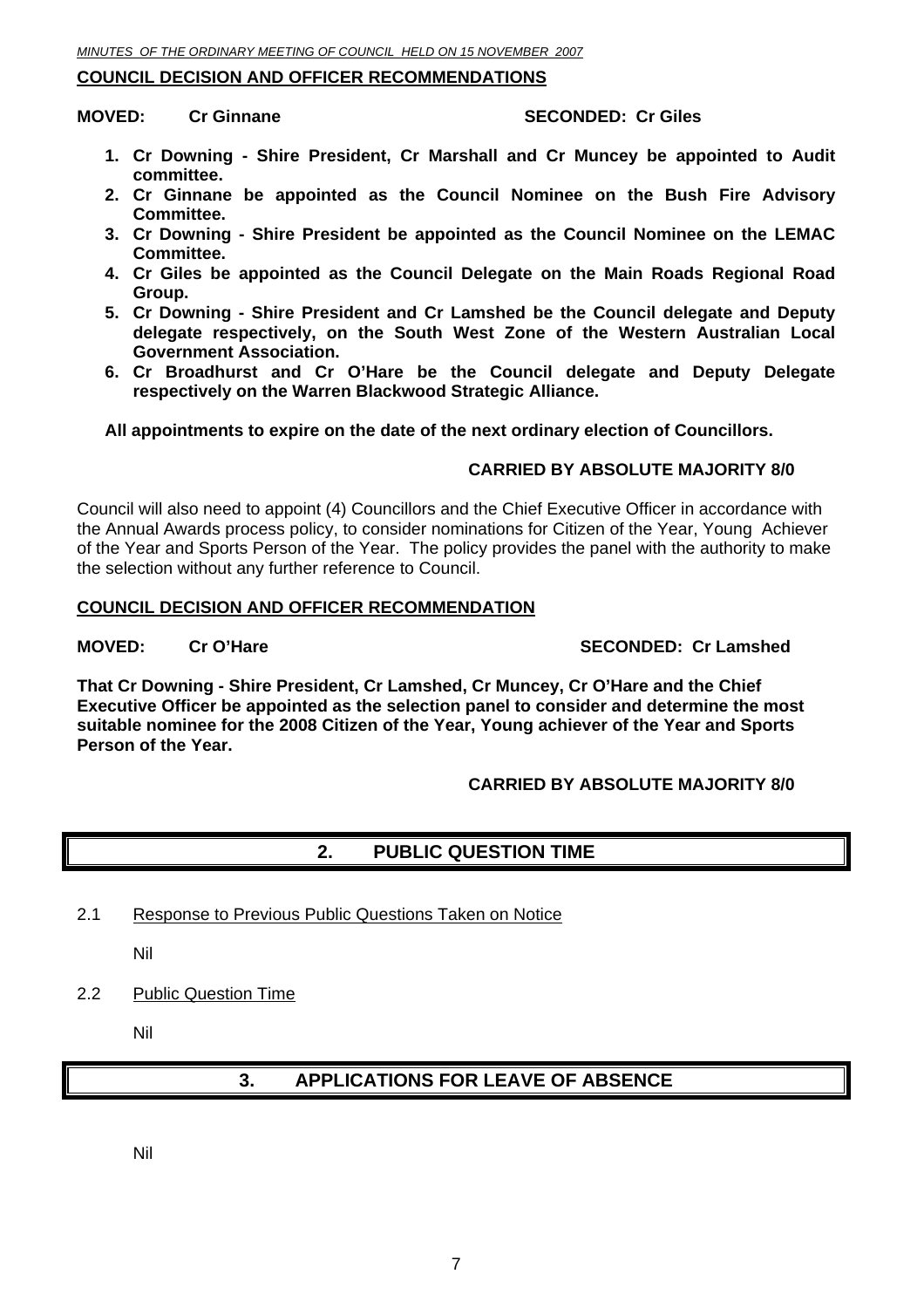### **4. PETITIONS/DEPUTATIONS/PRESENTATIONS/REPORTS**

<span id="page-7-0"></span>**Cr T Ginnane** – gave a detailed report on his trip to Sandakan, expressing that the hospitality was exceptional and he hoped the relationship between the two municipalities continued and strengthened. He then made a presentation to the Shire President of some gifts from the Sandakan Council consisting of the Framed Memorandum of Understanding between the two municipalities of Boyup Brook and Sandakan, the Sandakan Crest and Sandakan Municipal Flag. Cr Ginnane also passed on a By-Laws and ordinance of the Sandakan Municipal Council which he was asked to give to the CEO.

**Cr Broadhurst** – announced with sadness that the Blackwood River Valley Marketing Association (BRVMA) President, Ian Baxter passed away recently.

**Cr Downing** – reported that Boyup Brook was strongly represented in the Regional Achievement Awards. Out of 6 categories, Boyup Brook has a finalist in 4 of them. The winners will be announced on 23 November at a function in Perth.

#### **5. CONFIRMATION OF MINUTES**

5.1 Minutes of the Ordinary Meeting of the Council held on 18 October 2007.

**MOVED: Cr Ginnane SECONDED: Cr Marshall** 

**That the minutes of the previous Ordinary Meeting of the Council held on Thursday 18 October 2007, be confirmed as an accurate record.** 

 **CARRIED 8/0** 

### **6. PRESIDENTIAL COMMUNICATIONS**

The Shire President welcomed the new Councillors and thanked Cr Ginnane for his significant contribution as the outgoing Shire President. He also thanked Council for the opportunity for him to contribute at a slightly higher level.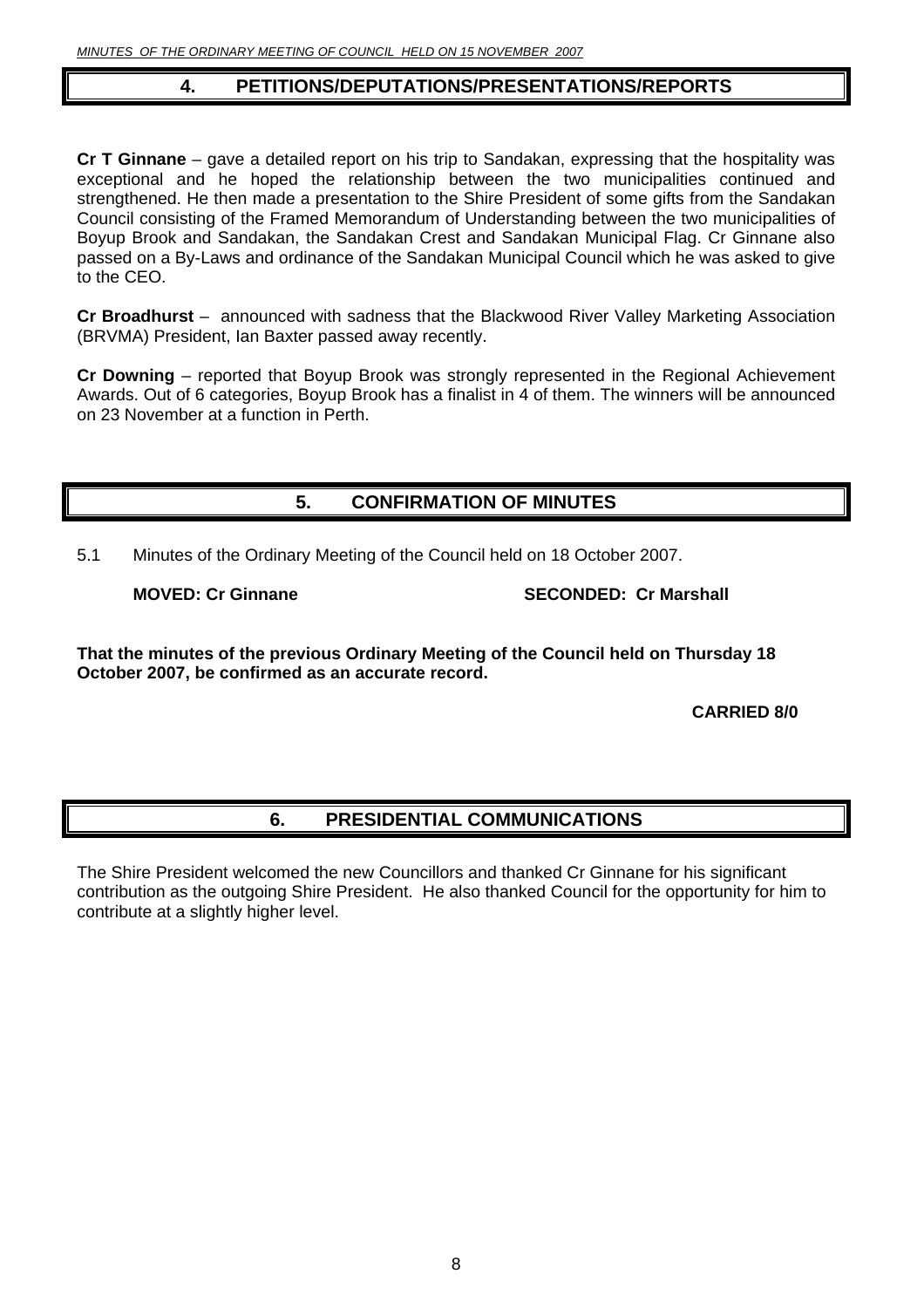### <span id="page-8-0"></span>**7. REPORTS OF OFFICERS AND COMMITTEES**

#### **7.1 WORKS AND SERVICES**

#### 7.1.1 **Bridge Repairs and Maintenance**

*Applicant: Shire of Boyup Brook File:* - *Disclosure of Interest: Nil Date: 7 November 2007* 

*Location: Various locations within the Shire of Boyup Brook* 

*Author: John Eddy – Manager of Works & Services* 

#### **SUMMARY**

To approve the transfer of funds from the Bridge Reserve to Municipal Fund for the funding of emergency structural repairs and maintenance works on various bridges within the Shire of Boyup Brook.

#### **BACKGROUND**

Main Roads WA carry out detailed inspections of local authority bridges on a five year rotational basis. A detailed inspection report is provided to the local authority indicating structural repairs and routine maintenance items requiring attention.

Quite often a bridge is affected by the deterioration of structural components between inspections and an assessment of the structures load carrying capacity is conducted by Main Roads WA structural engineers. Main Roads WA have advised the Shire of Boyup Brook that specific structural repairs and maintenance is required on the following bridges:-

| <b>BRIDGE NUMBER</b> | <b>LOCATION</b>               | <b>ESTIMATED COST</b> |
|----------------------|-------------------------------|-----------------------|
| 743                  | Boyup Brook/Arthur River Rd   | \$5,000               |
| 3306                 | Jayes Road                    | \$5,000               |
| 3310                 | <b>Westcliffe Road</b>        | \$1,500               |
| 3311A                | Dwalganup Road                | \$1,500               |
| 268A                 | Mayanup/Tonebridge Road       | \$500                 |
| 747                  | Boyup Brook/Arthur River Road | \$500                 |
| 3304A                | Winnejup Road                 | \$500                 |
| 4872                 | <b>Collie South West Road</b> | \$500                 |

Failure by the Shire of Boyup Brook to complete the requested structural repairs and maintenance works could result in a load limit being applied to the bridges in the future.

#### **COMMENT**

The Shire of Boyup Brook is the owner and asset manager of all bridge structures on local roads within the Shire. It is important to maintain the structural integrity of all Shire bridges ensuring that local traffic and transport of goods and produce is maintained without the imposition of load limitations.

The Bridges Reserve has a current balance of \$24,000, it is recommended that \$15,000 be transferred from the Bridges Reserve to the Municipal Fund to enable the proposed bridgeworks to proceed.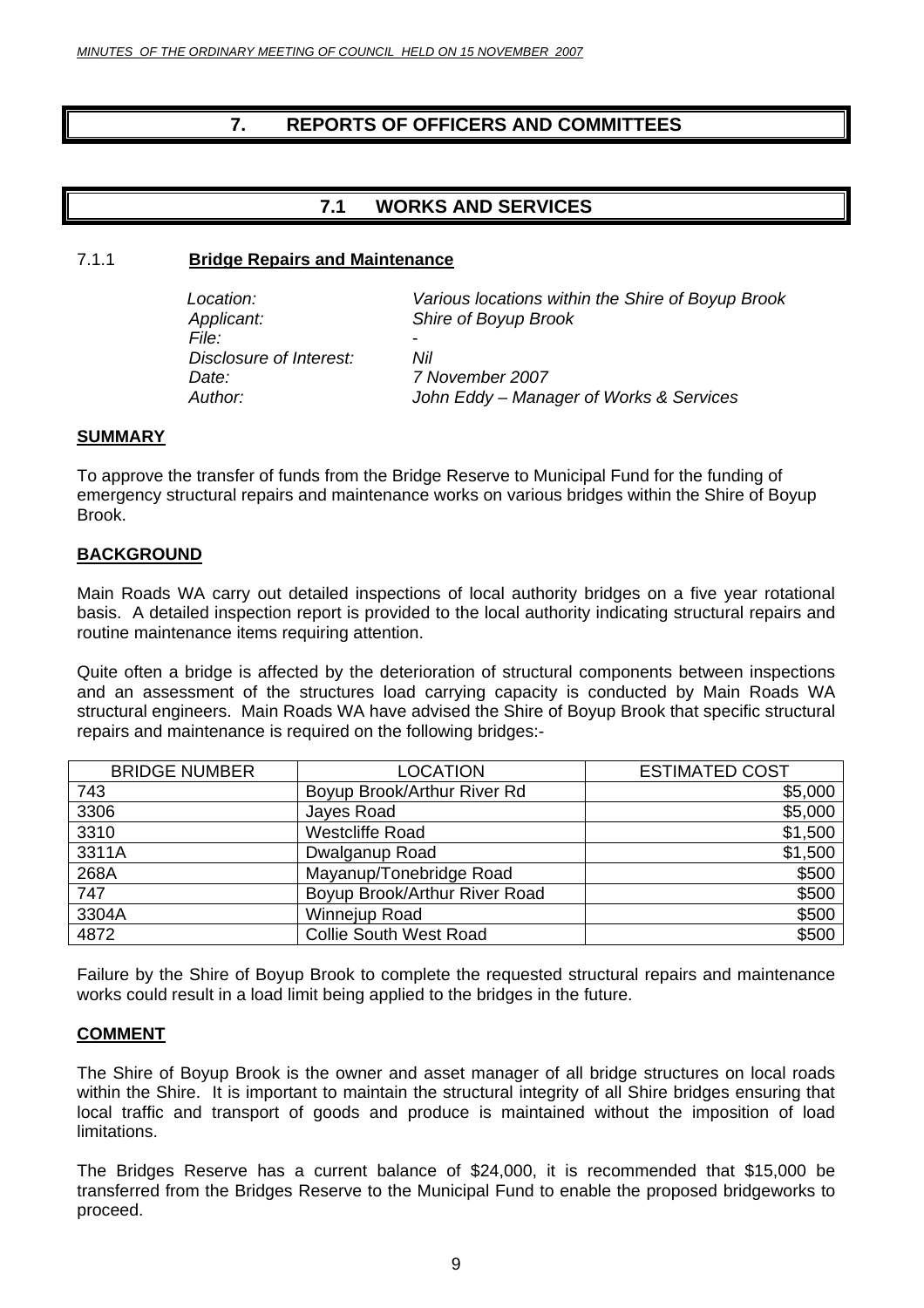#### <span id="page-9-0"></span>**CONSULTATION**

Chief Executive Officer

#### **STATUTORY ENVIRONMENT**

Local Government Act 1995 – Section 6.8. Expenditure from municipal fund not included in annual budget.

#### **POLICY IMPLICATIONS**

Nil

#### **FINANCIAL IMPLICATIONS**

The 2007/2008 adopted budget does not include an amount for bridge repairs and maintenance. The estimated cost of \$15,000 is therefore unbudgeted expenditure and requires a transfer of funds from the Bridges Reserve.

#### **STRATEGIC IMPLICATIONS**

The structural repairs and preventative maintenance works to bridges are part of the effective management, maintenance and enhancement of the Shires infrastructure assets.

#### **VOTING REQUIREMENTS**

Absolute Majority

#### **COUNCIL DECISION AND OFFICER RECOMMENDATIONS**

**MOVED: Cr Broadhurst SECONDED: Cr O'Hare** 

**That the Council approves the transfer of \$15,000 from the Bridges Reserve to the Municipal Fund for the funding of emergency structural repairs and preventative maintenance works to bridges within the Shire of Boyup Brook as listed in this report.** 

 **CARRIED BY ABSOLUTE MAJORITY 8/0** 

## **7.2 DEVELOPMENT AND COMMUNITY SERVICES**

No reports.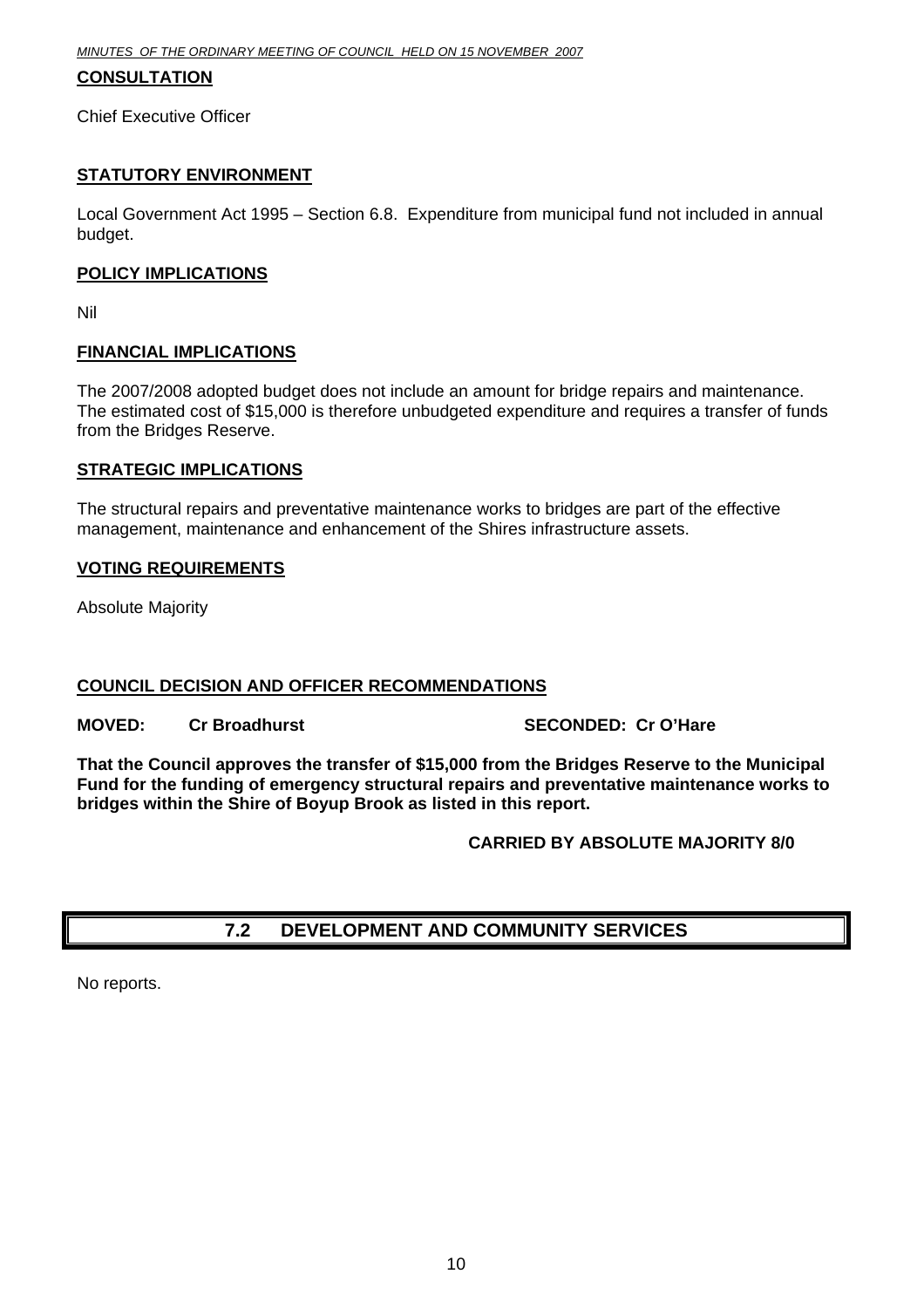### **7.3 CORPORATE SERVICES**

#### <span id="page-10-0"></span>7.3.1 **Accounts for Payment**

*Applicant: Shire of Boyup Brook File: EM/51/003 Disclosure of Interest: Nil Date: 8 November 2007* 

 *Location: Shire of Boyup Brook Author: Keith Jones – Manager of Finance* 

#### **SUMMARY**

Report recommends the acceptance and approval of the Schedule of Accounts for Payment.

#### **BACKGROUND**

Invoices have been received during the month of November 2007.

#### **COMMENT**

Accounts are presented for consideration (see appendix 1.4) or where paid by direct debit pursuant to the Council's "Authorisation to Incur Debts and Make Payments" policy.

#### **CONSULTATION**

Nil

#### **STATUTORY ENVIRONMENT**

Local Government (Financial Management) Regulations Act 1009, Regulation 12; and Regulations 13(3)(a)(b); 13(1); and 13(4).

#### **POLICY IMPLICATIONS**

Accounts are presented for consideration or where paid by direct debit pursuant to the Council's "Authorisation to Incur Debts and Make Payments" policy.

#### **FINANCIAL IMPLICATIONS**

Account payments are in accordance with the adopted budget for 2007/08 or authorized by separate resolution.

#### **STRATEGIC IMPLICATIONS**

Nil

#### **VOTING REQUIREMENTS**

Simple Majority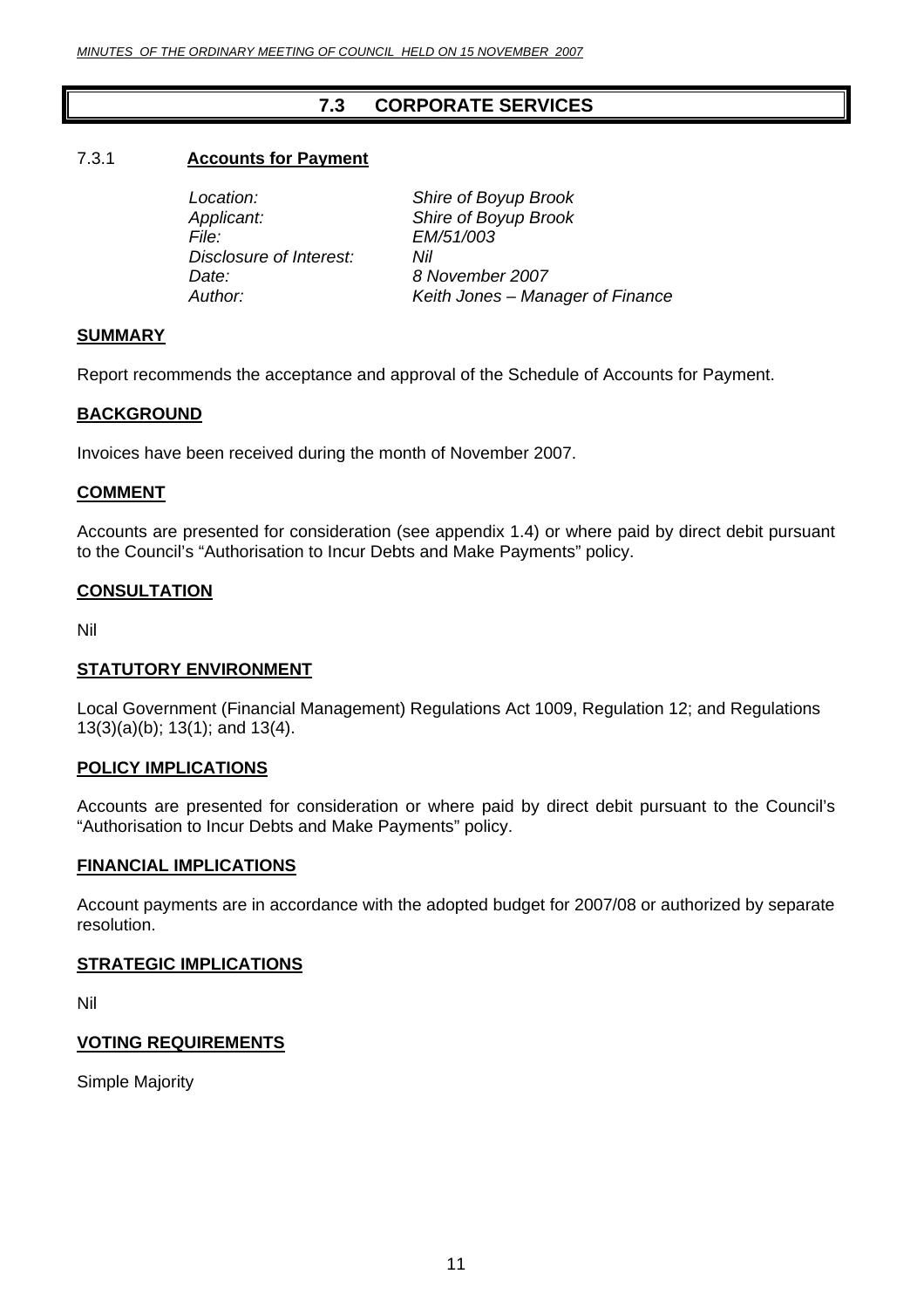#### <span id="page-11-0"></span>**COUNCIL DECISION AND OFFICER RECOMMENDATION**

**MOVED:** Cr Ginnane **SECONDED:** Cr Broadhurst

- **1. That the accounts for October 2007 as presented totaling \$303,458.20 as**
	- **a) cheque voucher numbers 16438 16512 be approved for payment;**
	- **b) paid by** 
		- **i. direct electronic payments through the Municipal Account;**
		- **ii. cheque voucher numbers 2127- 2129 paid through the Chief Executive Officer's Advance Account;**

#### **be endorsed.**

#### **CARRIED 8/0**

#### 7.3.2 **September 2007 Monthly Statement of Financial Activity**

 *Location: NA Applicant: NA File: EM/51/003 Disclosure of Interest: Nil Date: 7 November 2007 Author: Keith Jones – Manager of Finance* 

#### **SUMMARY**

Report recommends Council receive the Monthly Statement of Financial Activity for the month ended 30 September 2007, and Investment Schedule for the month ended 31<sup>st</sup> October 2007.

#### **BACKGROUND**

Section 6.4 of the Local Government Act 1995 places financial reporting obligations on local government operations.

Regulation 34 (1)–(4) of the Local Government (Financial Management) Regulations 1996 requires the local government to prepare a 'Monthly Statement of Financial Activity'.

The regulations also prescribe the content of the report.

#### **COMMENT**

It is suggested that the recommendation be considered.

#### **CONSULTATION**

Nil

#### **STATUTORY ENVIRONMENT**

Local Government (Financial Management) Regulations 1996, s34(1)(a) Local Government (Financial Management) Regulations 1996, s19(1)(2)(a)(b) Local Government (Financial Management) Regulations 1996, s34(2)(a)(b)

#### **POLICY IMPLICATIONS**

Nil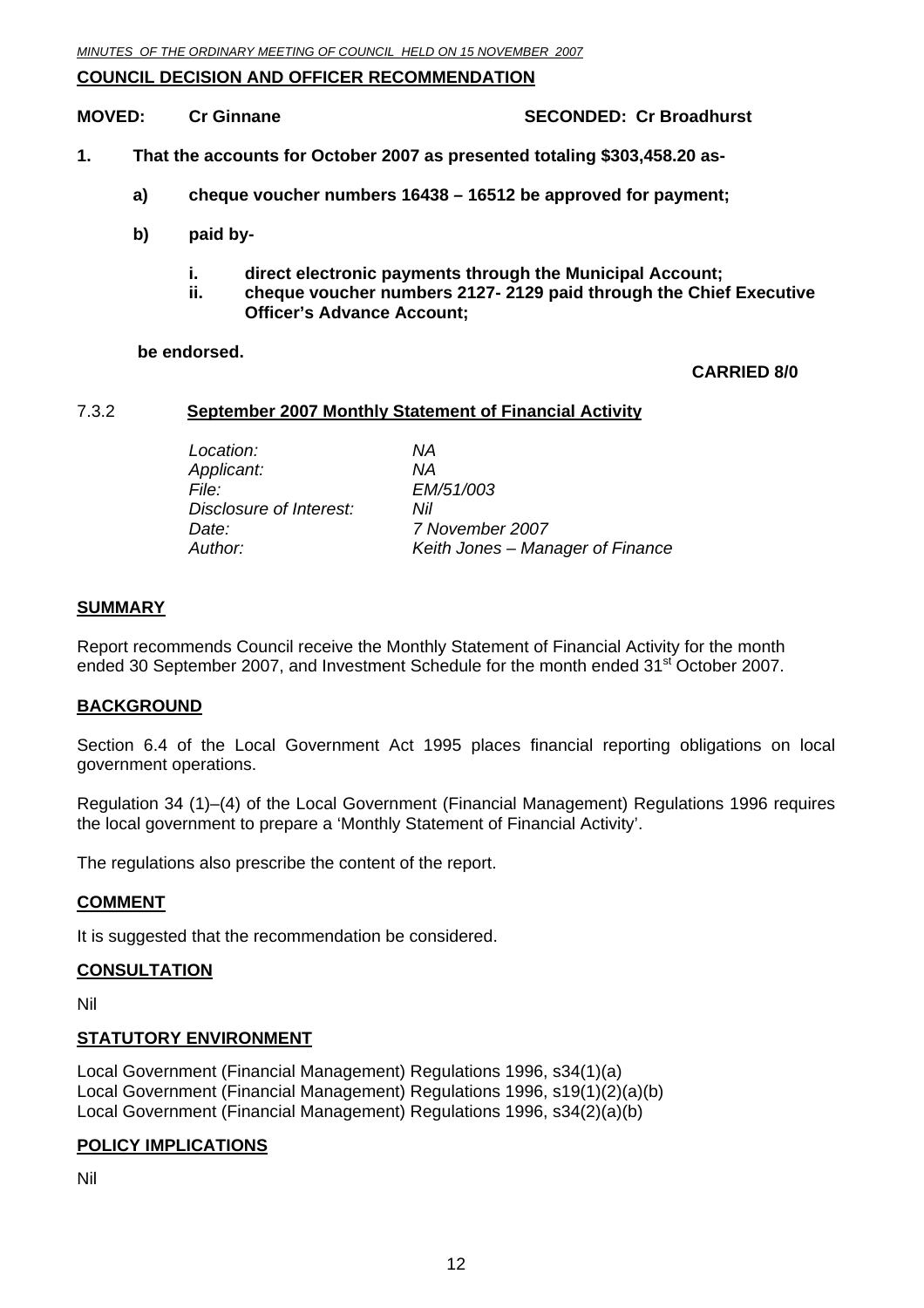#### <span id="page-12-0"></span>**FINANCIAL IMPLICATIONS**

Nil

#### **STRATEGIC IMPLICATIONS**

Nil

#### **VOTING REQUIREMENTS**

Simple Majority

#### **COUNCIL DECISION AND OFFICER RECOMMENDATION**

#### **MOVED:** Cr Broadhurst Cr Cr Cr O'Hare **SECONDED: Cr O'Hare**

**That the September 2007 Monthly Statement of Financial Activity as presented, be received.** 

#### **CARRIED 8/0**

#### 7.3.3 **Report of the Returning Officer – Elections 20 October 2007**

*File: GO/19/005 Disclosure of Interest: Nil Date: 24th October 2007* 

 *Location: Shire of Boyup Brook Applicant: Tony Doust – Returning Officer Author: Tony Doust, Chief Executive Officer* 

#### **SUMMARY**

This report is to brief elected members of the elections held on 20 October 2007 and to provide an overview of statistics that relate to the election held.

#### **BACKGROUND**

The Shire is divided in four wards:-

| Boyup Brook -            | 478 Electors | 3 Councillors |
|--------------------------|--------------|---------------|
| $\overline{\phantom{0}}$ | 231 Electors | 2 Councillors |
| $\sim$                   | 220 Electors | 2 Councillors |
| Scotts Brook -           | 229 Electors | 2 Councillors |
|                          |              | $\sim$        |

This year was the first time ordinary elections have been held in October compared with May in the past years.

Four Councillors terms were due to expire as a part of the normal electoral cycle, one in each ward, and two extraordinary vacancies were created by the resignation of Cr Martin (April 2007) Benjinup Ward and Cr Florey (October 2007) Scotts Brook Ward.

Sitting Councillors, Cr Moir and Cr Oversby did not re-nominate. Nominations close on the 13<sup>th</sup> September 2007 and as a result the following persons were declared elected unopposed. Where two nominations were received in a ward for two vacancies, the Returning Officer conducted a draw to determine order of retirement.

| Brian O'Hare          | $\sim$ 100 $\mu$         | Benjinup Ward            | ۰.                       | Four year term expiring 2011 |
|-----------------------|--------------------------|--------------------------|--------------------------|------------------------------|
| <b>Eric Muncey</b>    | $\overline{\phantom{0}}$ | Benjinup Ward            | $\overline{\phantom{a}}$ | Two year term expiring 2009  |
| Kym Lamshed           | $\sim$                   | Dinninup Ward            | $\overline{\phantom{a}}$ | Four year term expiring 2011 |
| <b>Peter Marshall</b> | $\sim$                   | <b>Scotts Brook Ward</b> | $\blacksquare$           | Four year term expiring 2011 |
| <b>Michael Giles</b>  | $\sim$                   | <b>Scotts Brook Ward</b> | $\overline{\phantom{a}}$ | Two year term expiring 2009  |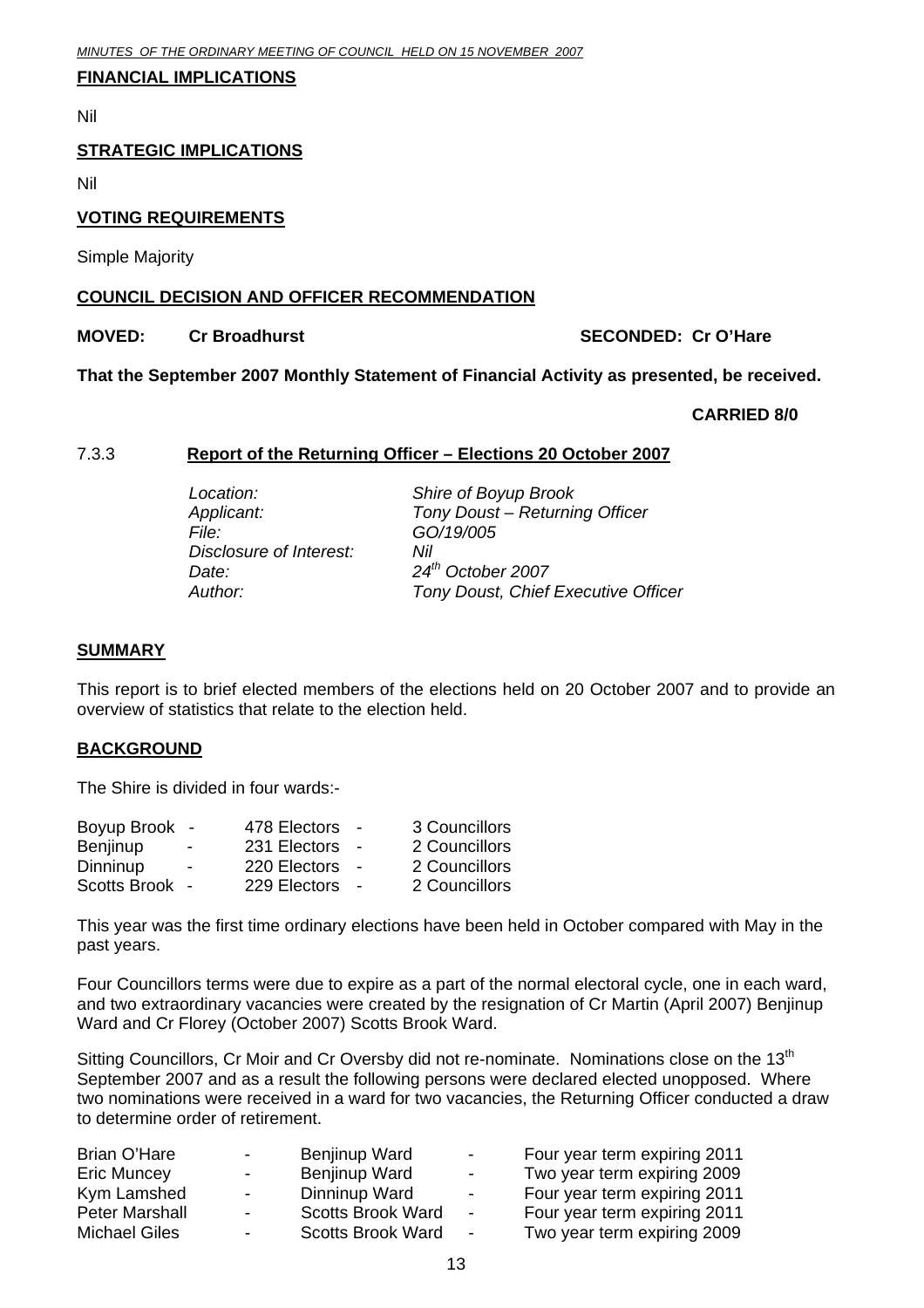As two nominations were received for the Boyup Brook Ward, Roger Downing and Wayne Coughlan, an election was held on 20 October 2007. Only one polling place was required, Shire Administration Centre, Boyup Brook. Early voting was available as from Wednesday 19 September 2007.

#### **COMMENT**

Three staff worked on Election Day from 7.30am to 7.00pm including preparation of the office for the election and count at the end of the day. One of the issues that arose during the day was the number of people that came to vote as they believed they were on previous rolls. It would appear that past rolls have not been prepared in accordance with current legislation with regard to owners and occupiers. The Local Government Act 1995 introduced changes to the requirement for registration on owner/occupier rolls and removed the automatic inclusion that previously existed. When preparing the roll for this election a search of the Shire records revealed that only four registrations had been received and were current. Three of these were no longer eligible as the persons had sold their properties. At the time of the election only one person was registered on the owner/occupier roll for the Shire.

The Boyup Brook Ward Election results and statistics are as follows.

| Total number of eligible votes                               | 478                   | (including one owner/occupier) |
|--------------------------------------------------------------|-----------------------|--------------------------------|
| Total votes cast:-<br><b>Early Voting</b><br>On Election Day | 60<br>101             |                                |
| Total                                                        | 161                   |                                |
| <b>Result of Count</b>                                       |                       |                                |
| Roger Downing<br>Wayne Coughlan<br>Invalid<br>Total          | 142<br>14<br>5<br>161 |                                |

33% of eligible voters voted.

#### **CONSULTATION**

Not Applicable

#### **STATUTORY ENVIRONMENT**

For this election the CEO acted as returning officer. The election was conducted on the basis of electors voting in person. Part 4 of the *Local Government Act 1995* and *Local Government (Elections) Regulations 1997* specify the way local government elections are to be conducted.

#### **POLICY IMPLICATIONS**

Nil

#### **FINANCIAL IMPLICATIONS**

The cost of conducting the election will be less than the estimated provided in the 2007/08 budget i.e. \$5000.

#### **STRATEGIC IMPLICATIONS**

Not Applicable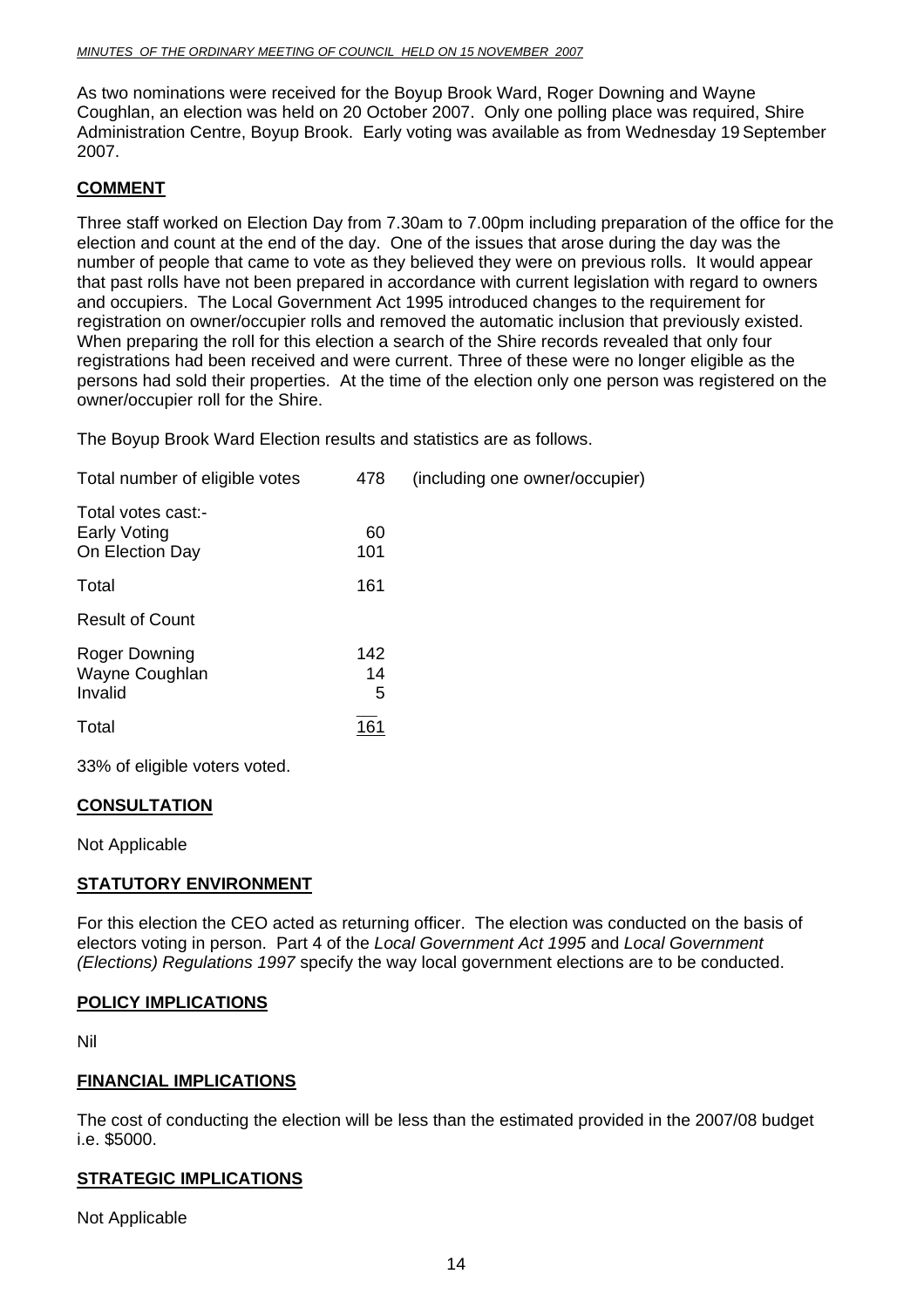#### <span id="page-14-0"></span>**VOTING REQUIREMENTS**

Simple Majority

#### **COUNCIL DECISION AND OFFICER RECOMMENDATION**

#### **MOVED:** Cr O'Hare SECONDED: Cr Lamshed

**That the information provided be received**.

#### **CARRIED 8/0**

#### 7.3.4 **Boyup Brook Medical Services – Review of Fees**

| Location:               | Medical Centre Abel Street, Boyup Brook |
|-------------------------|-----------------------------------------|
| Applicant:              | Shire of Boyup Brook                    |
| File:                   | CM/42/003                               |
| Disclosure of Interest: | Nil                                     |
| Date:                   | $29th$ October 2007                     |
| Author:                 | Tony Doust, Chief Executive Officer     |

#### **SUMMARY**

This report outlines the existing fees for services provided by the Boyup Brook Medical Centre, recent review of the Medicare rebates and proposes an increase in the fees.

#### **BACKGROUND**

The Council reviewed the fees charged for services provided at the Boyup Brook Medical Centre in November 2006. Subsequent to this several additional charges were added, resulting in the existing fee structure being included in the 2007/08 budget:-

| Service                                                 | <b>GST</b> | Amount       |
|---------------------------------------------------------|------------|--------------|
|                                                         | Included   |              |
| <b>Consultations - Short</b>                            | No.        | \$24.00      |
| Consultations - Standard                                | No.        | \$45.00      |
| Consultations - Long                                    | No.        | \$72.00      |
| Consultations - Extra Long                              | <b>No</b>  | \$97.00      |
| PATS - referral                                         | Yes        | \$2.50       |
| Late Payment Administration fee – over 30 days          | Yes        | \$5.00       |
| Late Payment Administration fee - over 60 days          | Yes        | \$10.00      |
| Late Payment Administration fee - over 90 days          | Yes        | \$15.00      |
| Administration fee for missed appointments (after 2     | Yes        | \$44.00      |
| notices to patient)                                     |            |              |
| <b>Reports for Third Parties</b>                        | Yes        | \$180.00 per |
|                                                         |            | hour         |
| Hire of Consulting Rooms - Half Day                     | Yes        | \$44.00      |
| Hire of Consulting Rooms - Half Day - with              | Yes        | \$55.00      |
| receptionist                                            |            |              |
| Hire of Consulting Rooms - Full Day                     | Yes        | \$88.00      |
| Hire of Consulting Rooms - Full Day - with              | Yes        | \$110.00     |
| receptionist                                            |            |              |
| Hire of Consulting Rooms to Visiting health             | Yes        | \$25.00      |
| Professionals from Voluntary organizations that do      |            |              |
| not levy or receive a fee for their services - Half day |            |              |
| hire                                                    |            |              |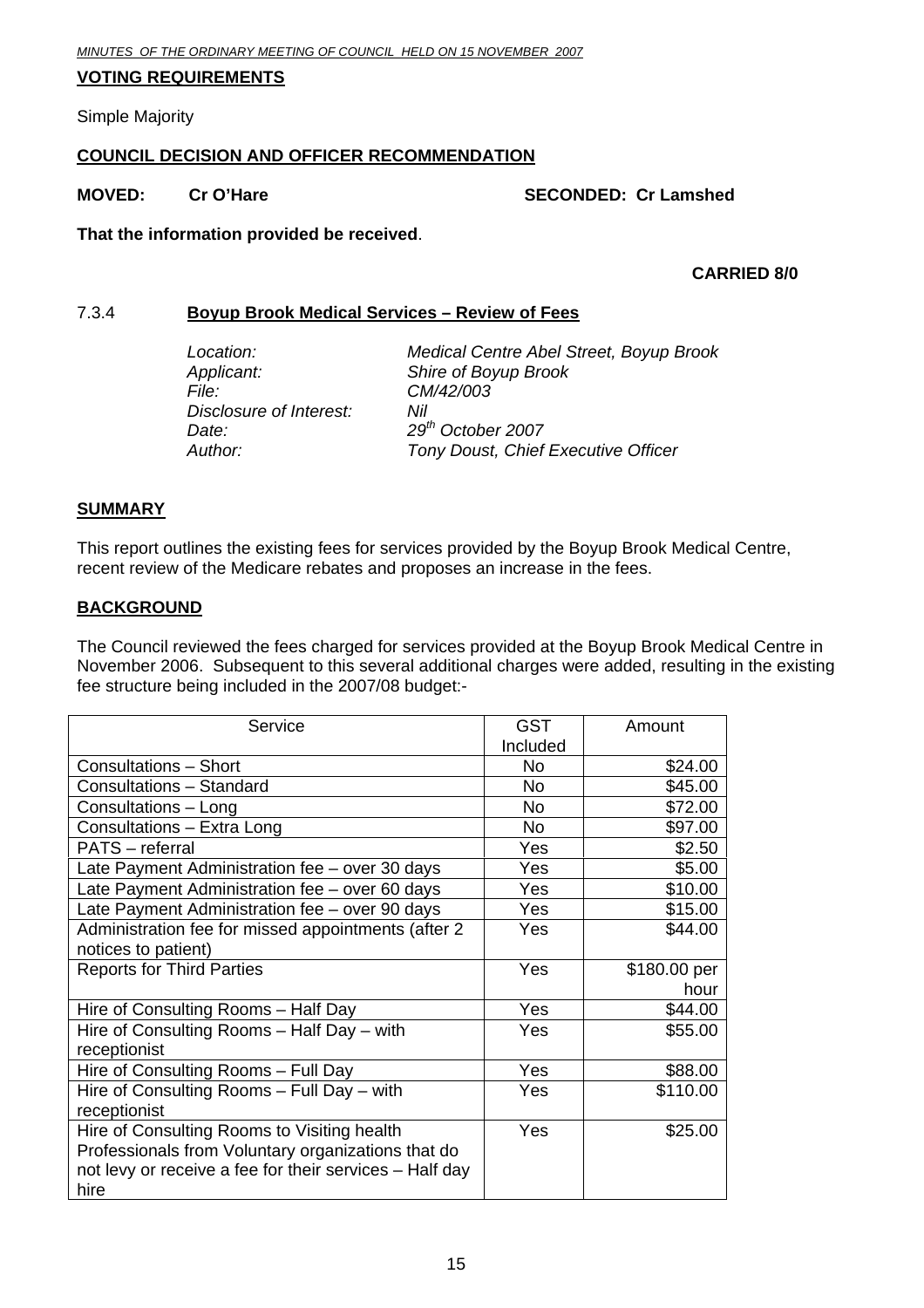The existing (1<sup>st</sup> Nov 2006) medicare rebate for services provided are as follows:-

| Consultations | Rebate  | GAP       |
|---------------|---------|-----------|
| Short         | \$14.70 | (\$9.30)  |
| Standard      | \$32.10 | (\$12.90) |
| Long          | \$60.95 | (\$11.05) |
| Extra Long    | \$89.75 | (\$7.25)  |

Whilst the fees were adopted in the annual budget for 2007/08, these were based on the level set in November 2006, as it was necessary to wait until the Medicare rebate was reviewed in October/November ( the date each year) prior to making any adjustment. The new Medicare rebates have now been published and it is recommended the fees be reviewed to reflect increasing costs.

#### **COMMENT**

The Chief Executive Officer has discussed this matter with the Doctor and staff at Boyup Brook Medical Practice and it is recommended that the fees be reviewed to reflect the increased costs of operating the medical centre and the revised Medicare rebates. A small increase each year is far more acceptable that a larger increase after a longer period without an adjustment. The revised Medicare rebates as from 01/11/07 will be:-

|                      | Rebate  |
|----------------------|---------|
| Consultation - Short | \$15.00 |
| Standard             | \$32.80 |
| Long                 | \$62.30 |
| Extra Long           | \$91.70 |

The new fee structure proposed is as follows:

| Service                                                 | <b>GST</b> | Amount            |
|---------------------------------------------------------|------------|-------------------|
|                                                         | Included   |                   |
| <b>Consultations - Short</b>                            | No.        | \$25.00           |
| Consultations - Standard                                | <b>No</b>  | \$46.50           |
| Consultations - Long                                    | <b>No</b>  | \$75.00           |
| Consultations - Extra Long                              | No.        | \$101.00          |
| <b>PATS</b> – referral                                  | Yes        | \$3.00            |
| Late Payment Administration fee - over 30 days          | Yes        | \$5.00            |
| Late Payment Administration fee - over 60 days          | Yes        | \$10.00           |
| Late Payment Administration fee - over 90 days          | Yes        | \$15.00           |
| Administration fee for missed appointments (after 2     | Yes        | \$46.50           |
| notices to patient)                                     |            |                   |
| <b>Reports for Third Parties</b>                        | Yes        | \$186.00 per hour |
| Hire of Consulting Rooms - Half Day                     | Yes        | \$44.00           |
| Hire of Consulting Rooms - Half Day - with              | Yes        | \$55.00           |
| receptionist                                            |            |                   |
| Hire of Consulting Rooms - Full Day                     | Yes        | \$88.00           |
| Hire of Consulting Rooms - Full Day - with              | Yes        | \$110.00          |
| receptionist                                            |            |                   |
| Hire of Consulting Rooms to Visiting health             | Yes        | \$25.00           |
| Professionals from Voluntary organizations that do      |            |                   |
| not levy or receive a fee for their services - Half day |            |                   |
| hire                                                    |            |                   |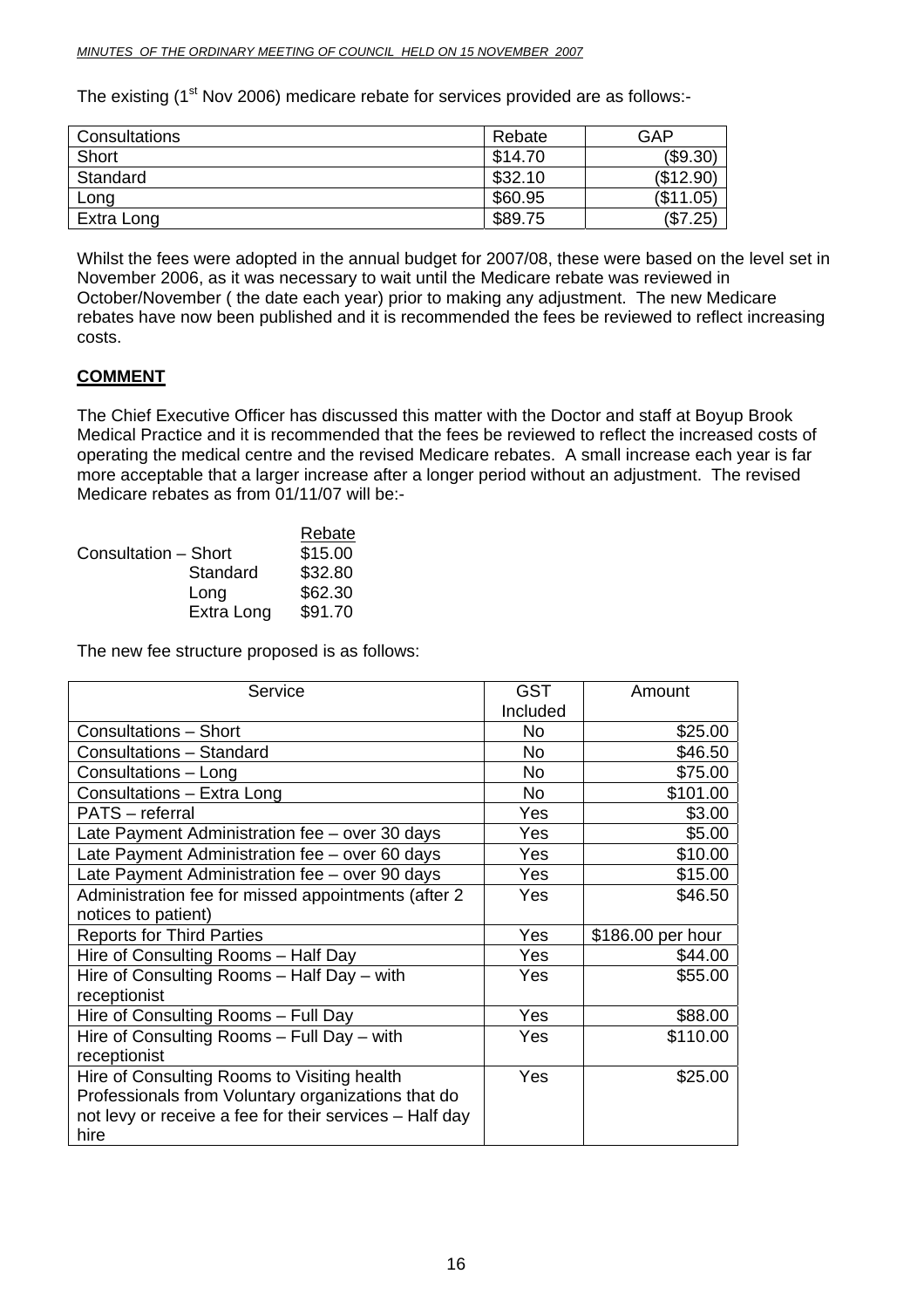The GAP after taking into consideration the revised fee schedule and Medicare rebate will be as follows:-

| GAP     |
|---------|
| \$10.00 |
| \$13.70 |
| \$12.70 |
| \$9.30  |
|         |

The following information has also been provided by the staff at the Boyup Brook Medical Practice:-

| Patient type 2006 - 2007 financial year: |                                      |
|------------------------------------------|--------------------------------------|
| Veterans affairs patients                | 4.5%                                 |
| <b>Bulk Bill patients</b>                | 32.6%                                |
| Private patients                         | 25%                                  |
| Organizations                            | 37.9% (workers comp, hospitals, etc) |
| Total                                    | 100%                                 |

All patients with a pensioner card, commonwealth senior's card and health care card are bulk billed.

| Pensioner card:             | eligible if you are on a pension.                                |
|-----------------------------|------------------------------------------------------------------|
| Health care card:           | eligible if taxable income is less than \$429 a week for single, |
|                             | \$714.00 a week for couple.                                      |
| Commonwealth senior's card: | eligible if taxable income is less than \$80,000 a year for a    |
|                             | couple, \$50,000 a year for a single.                            |

#### **CONSULTATION**

Dr Mel and Boyup Brook Medical Centre staff

#### **STATUTORY ENVIRONMENT**

Local Government Act 1995 – Section 6.16, 6.17 and 6.19 Section 6.19- Requires a Local Government to advertise its intention to implement a fee structure that was not included in the Annual budget before it introduces the new fee and also to advise as to the date it will apply from.

#### **POLICY IMPLICATIONS**

No specific policy that relates to this matter.

#### **FINANCIAL IMPLICATIONS**

The revised fee structure will assist in achieving the estimate increase income projected in 2007/08 Budget to be received by the Boyup Brook Medical Centre, however the level depends entirely on the number of patients attending.

#### **STRATEGIC IMPLICATIONS**

It is important to continue to provide a viable Medical Service for the community and to provide adequate resources to update the services and facilities provided.

#### **VOTING REQUIREMENTS**

Absolute Majority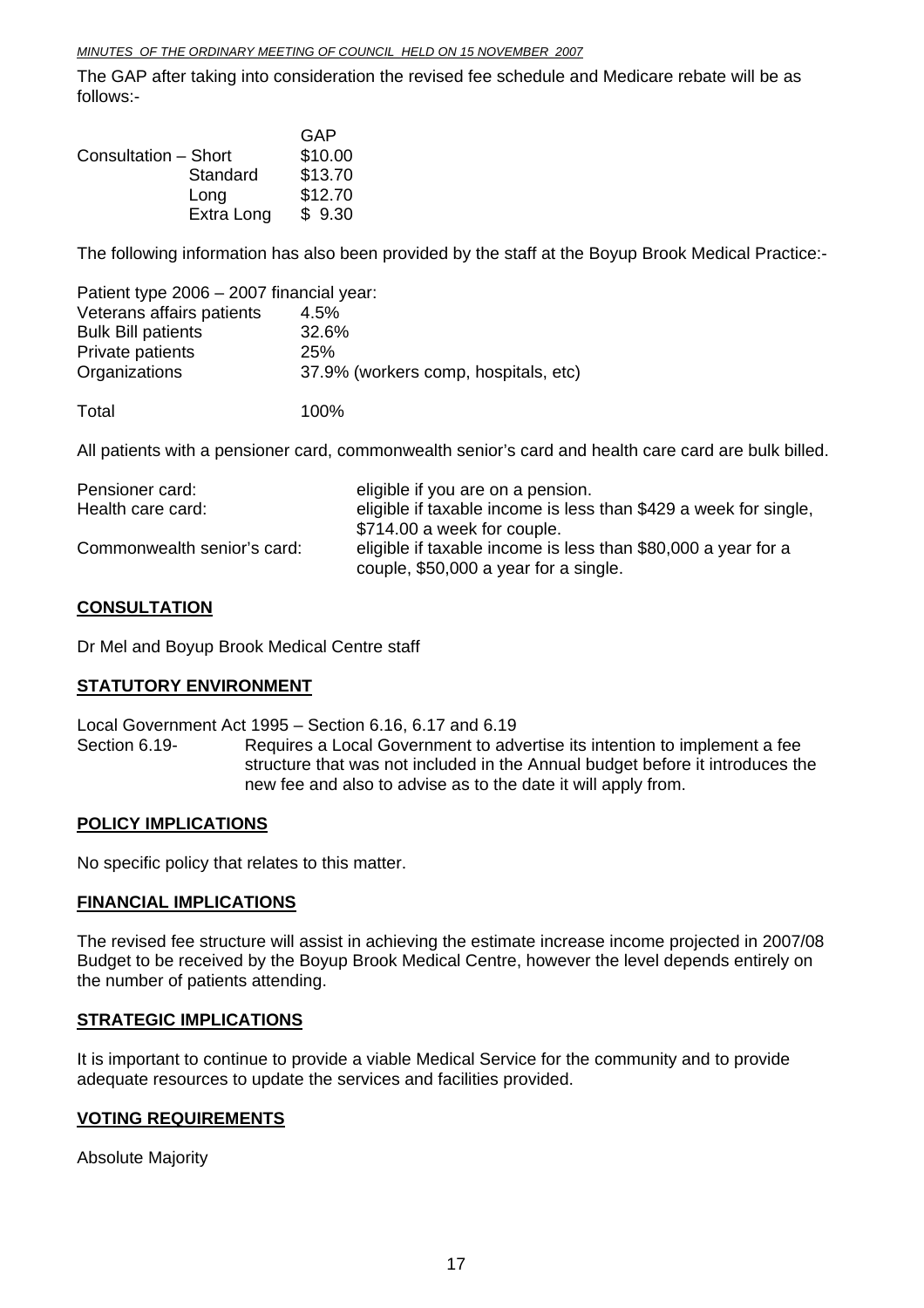#### <span id="page-17-0"></span>**COUNCIL DECISION AND OFFICER RECOMMENDATION**

#### **MOVED:** Cr Muncey **SECONDED:** Cr Mashall

**That the fees and charges contained in the 2007/08 Budget for the Boyup Brook Medical Centre be revised as follows and implemented from 22nd November 2007:-** 

#### **BOYUP BROOK MEDICAL CENTRE**

| <b>Service</b>                                                                                                                                                              | <b>GST</b>      | <b>Amount</b>     |
|-----------------------------------------------------------------------------------------------------------------------------------------------------------------------------|-----------------|-------------------|
|                                                                                                                                                                             | <b>Included</b> |                   |
| <b>Consultations - Short</b>                                                                                                                                                | No              | \$25.00           |
| <b>Consultations - Standard</b>                                                                                                                                             | <b>No</b>       | \$46.50           |
| <b>Consultations - Long</b>                                                                                                                                                 | <b>No</b>       | \$75.00           |
| <b>Consultations - Extra Long</b>                                                                                                                                           | <b>No</b>       | \$10100           |
| <b>PATS</b> - referral                                                                                                                                                      | Yes             | \$3.00            |
| Late Payment Administration fee - over 30 days                                                                                                                              | <b>Yes</b>      | \$5.00            |
| Late Payment Administration fee - over 60 days                                                                                                                              | <b>Yes</b>      | \$10.00           |
| Late Payment Administration fee - over 90 days                                                                                                                              | <b>Yes</b>      | \$15.00           |
| Administration fee for missed appointments                                                                                                                                  | <b>Yes</b>      | \$46.50           |
| (after 2 notices to patient)                                                                                                                                                |                 |                   |
| <b>Reports for Third Parties</b>                                                                                                                                            | Yes             | \$186.00 per hour |
| Hire of Consulting Rooms - Half Day                                                                                                                                         | <b>Yes</b>      | \$44.00           |
| Hire of Consulting Rooms - Half Day - with<br>receptionist                                                                                                                  | <b>Yes</b>      | \$55.00           |
| Hire of Consulting Rooms - Full Day                                                                                                                                         | <b>Yes</b>      | \$88.00           |
| Hire of Consulting Rooms - Full Day - with<br>receptionist                                                                                                                  | <b>Yes</b>      | \$110.00          |
| <b>Hire of Consulting Rooms to Visiting health</b><br>Professionals from Voluntary organizations that<br>do not levy or receive a fee for their services -<br>Half day hire | <b>Yes</b>      | \$25.00           |

#### **CARRIED BY ABSOLUTE MAJORITY 8/0**

#### 7.3.5 **South West Zone WA Local Government Association – Skills Shortage**

*Location: South West File: IM/37/002 Disclosure of Interest: Nil Date: 1st November 2007* 

*Applicant: South West Zone WALGA Author: Tony Doust, Chief Executive Officer*

#### **SUMMARY**

To consider a decision made by the South West Zone Western Australian Local Government Association to request Local Governments to collectively contribute towards the skills shortage project.

#### **BACKGROUND**

The meeting of the South West Zone of WALGA at Collie on 28<sup>th</sup> September 2007 received an address from professor Matthew Tonts (UWA) and Ms Lisa Shreeve (SWACC) on a proposed skills shortage project. (Details of this are attached as appendix no. 1.4)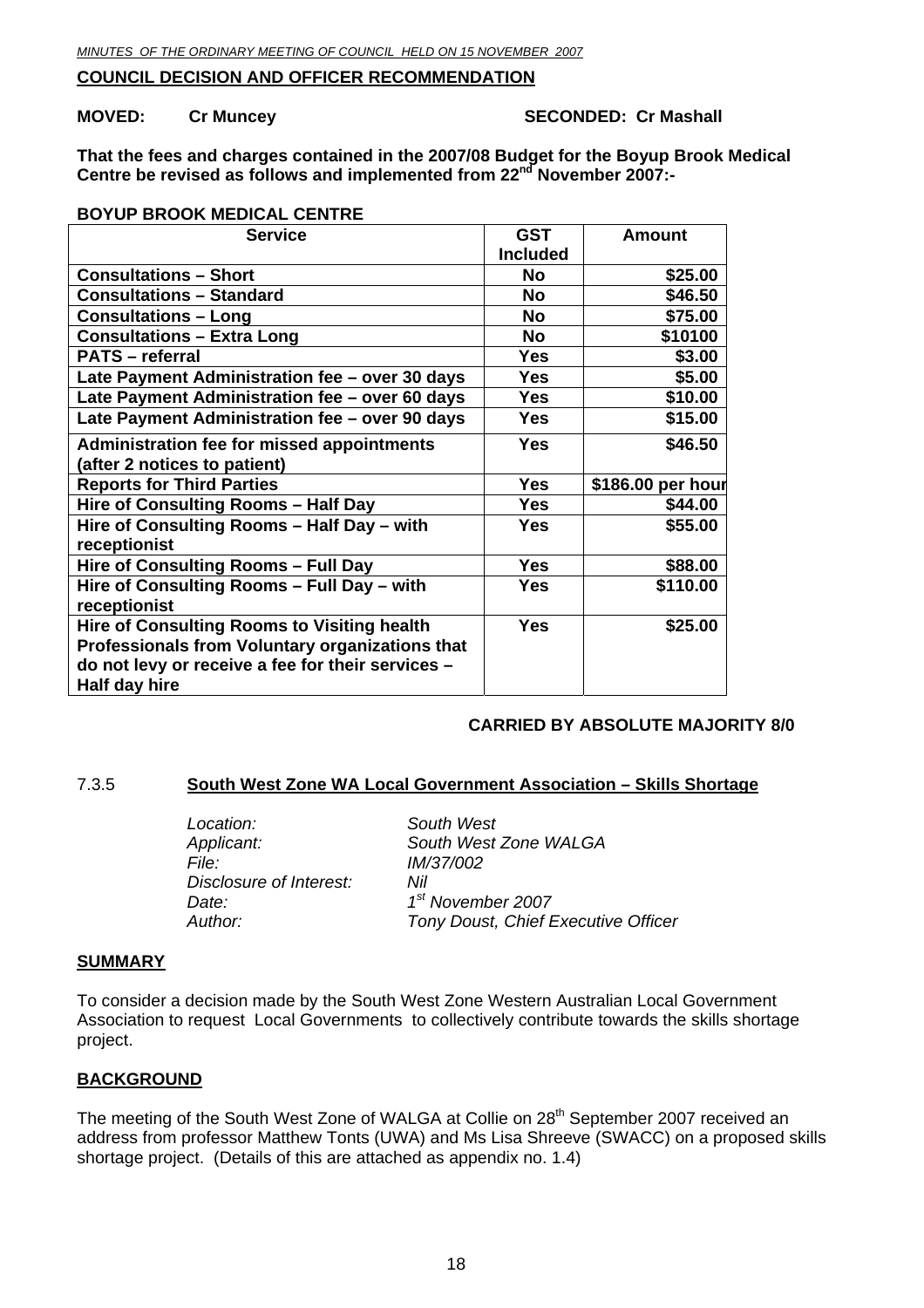The Zone resolved accordingly:-

#### "THAT:

The SW Zone of the WA Local Government Association write to each Member Council seeking their agreement to contribute towards the \$25,000 for the Skills Shortage Project Concept (as outlined during item 7.1) on a pro rate basis according to rate revenue."

The Executive Officer of the zone has now written to all Local Governments in the South West Zone seeking a decision from each Council on this matter and advises:-

"Based on the 2004/05 rate revenue of the 12 local governments reported in the WA Local Government Director for 2006/07, the following indicative contributions result:

| <b>Local Government</b>       | 2004/05 Rate | % of Total Rate | Indicative Share of |
|-------------------------------|--------------|-----------------|---------------------|
|                               | Revenue      | Revenue         | \$25000             |
| Augusta-Margaret River        | \$8,866,7117 | 13%             | \$3,373             |
| Boyup Brook                   | \$1,307,000  | $2\%$           | \$497               |
| <b>Bridgetown-Greenbushes</b> | \$2,171,469  | 3%              | \$826               |
| <b>Bunbury</b>                | \$15,340,000 | 23%             | \$5,836             |
| <b>Busselton</b>              | \$15,777,000 | 24%             | \$6,002             |
| Capel                         | \$2,858,000  | 4%              | \$1,087             |
| Collie                        | \$2,830,102  | 4%              | \$1,077             |
| Dardanup                      | \$3,097,985  | 5%              | \$1,179             |
| Donnybrook-Balingup           | \$1,979,000  | 3%              | \$753               |
| Harvey                        | \$6,771,063  | 10%             | \$2,576             |
| Manjimup                      | \$3,989,297  | 6%              | \$1,518             |
| Nannup                        | \$728,469    | 1%              | \$277               |
| <b>Total</b>                  | \$65,716,102 |                 | \$25,000            |

It is likely that all member councils would be affected by skills shortages and an outcome of the proposed project could be to develop strategies to assist to overcome those shortages."

#### **COMMENT**

Given the problem that all Local Governments are experiencing it is important that every effort is made to improve the position. The small contribution required by Boyup Brook will demonstrate that this Shire is prepared to work towards improving the position.

#### **CONSULTATION**

Nil

#### **STATUTORY ENVIRONMENT**

No statutory requirements apply to this matter other than providing the funds that the Shire has been asked to contribute. This is addressed in the financial implications section of this report.

#### **POLICY IMPLICATIONS**

Nil

#### **FINANCIAL IMPLICATIONS**

Funding has not been provided in the 2007/08 for the purpose Council will need to authorize the expense in accordance with section 6.8 of the Local Government Act 1995. "Expenditure from Municipal fund not included in the annual budget."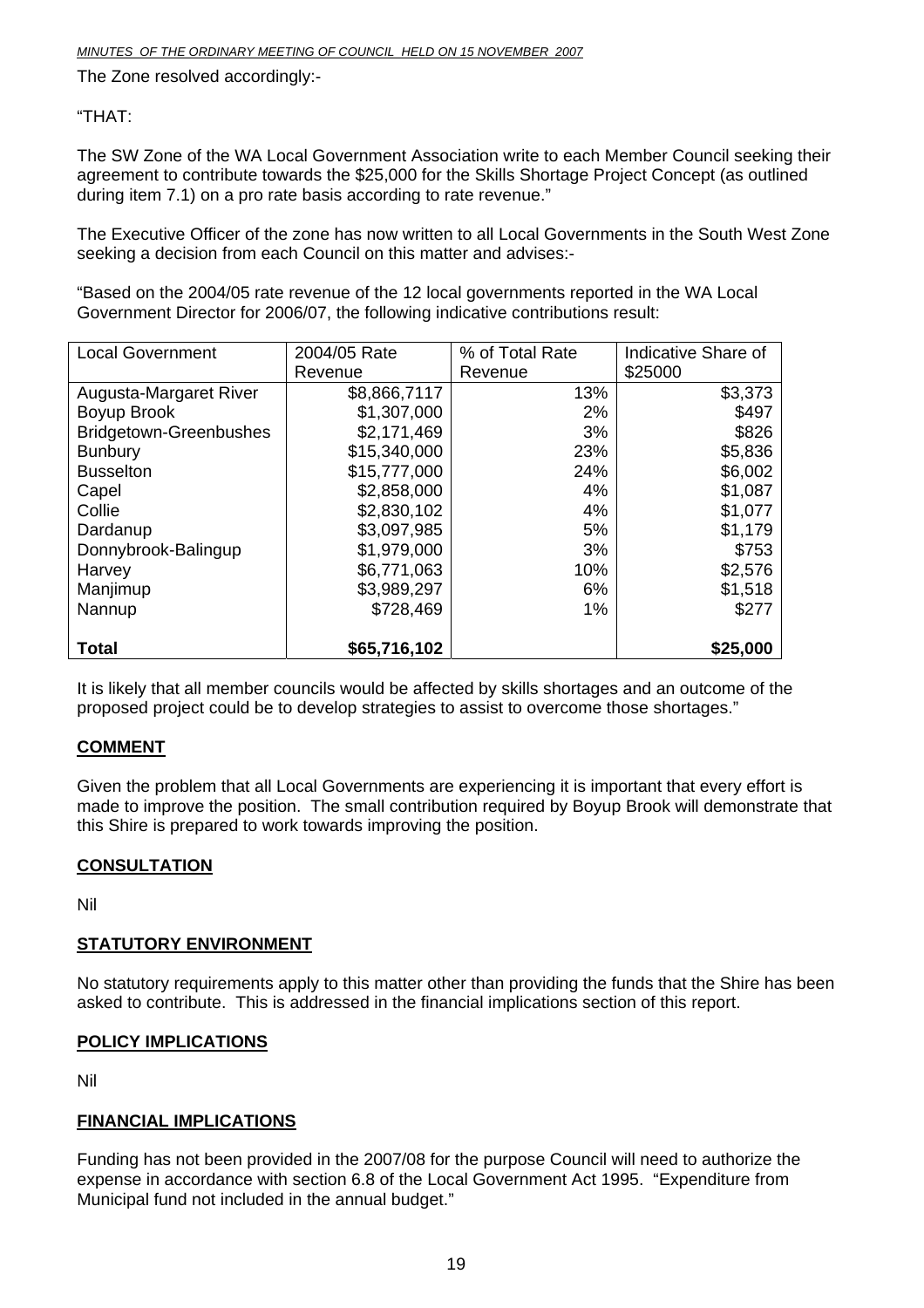#### <span id="page-19-0"></span>**STRATEGIC IMPLICATIONS**

Any action to assist in reducing the skills shortage in the workplace will be of benefit.

#### **VOTING REQUIREMENTS**

Absolute Majority

#### **COUNCIL DECISION AND OFFICER RECOMMENDATION**

#### **MOVED:** Cr Ginnane **SECONDED:** Cr Muncey

**That Council authorises \$497 from unbudgeted expenditure as its contribution/share to the "Skills Shortage Project Concept" being supported by the Local Governments in the South West.** 

#### **CARRIED BY ABSOLUTE MAJORITY 8/0**

#### 7.3.6 **Annual Report 2006/07**

| Location:               | Shire of Boyup Brook                 |
|-------------------------|--------------------------------------|
| Applicant:              | Shire of Boyup Brook                 |
| <i>File:</i>            | CM/52/001                            |
| Disclosure of Interest: | Nil                                  |
| Date:                   | 5 November 2007                      |
| Author:                 | Tony Doust - Chief Executive Officer |

#### **SUMMARY**

The purpose of this report is to present to Council the Annual Report for the year 2006/07 for their acceptance.

#### **BACKGROUND**

The Local Government Act 1995 sets out the requirement for the preparation of Annual Reports and the information to be included:

- A report from the mayor or president;
- A report from the CEO:
- An overview of the plan for the future of the district made in accordance with section 5.56, including major initiatives that are proposed to commence or to continue in the next financial year;
- The financial report for the financial year;
- Such information as may be prescribed in relation to the payments made to employees;
	- i) the number of employees of the local government entitled to an annual salary of \$100 000 or more;
	- ii) the number of employees with an annual salary entitlement that falls within each band of \$10 000 over \$100 000;
- the auditor's report for the financial year;
- a matter on which a report must be made under section 29(2) of the *Disability Services Act 1993*; and
- such other information as may be prescribed.

Council is required to accept the Annual Report when presented with or without modification:-

(1) Subject to subsection (2), the annual report for a financial year is to be accepted\* by the local government no later than 31 December after that financial year.

*\* Absolute Majority required.*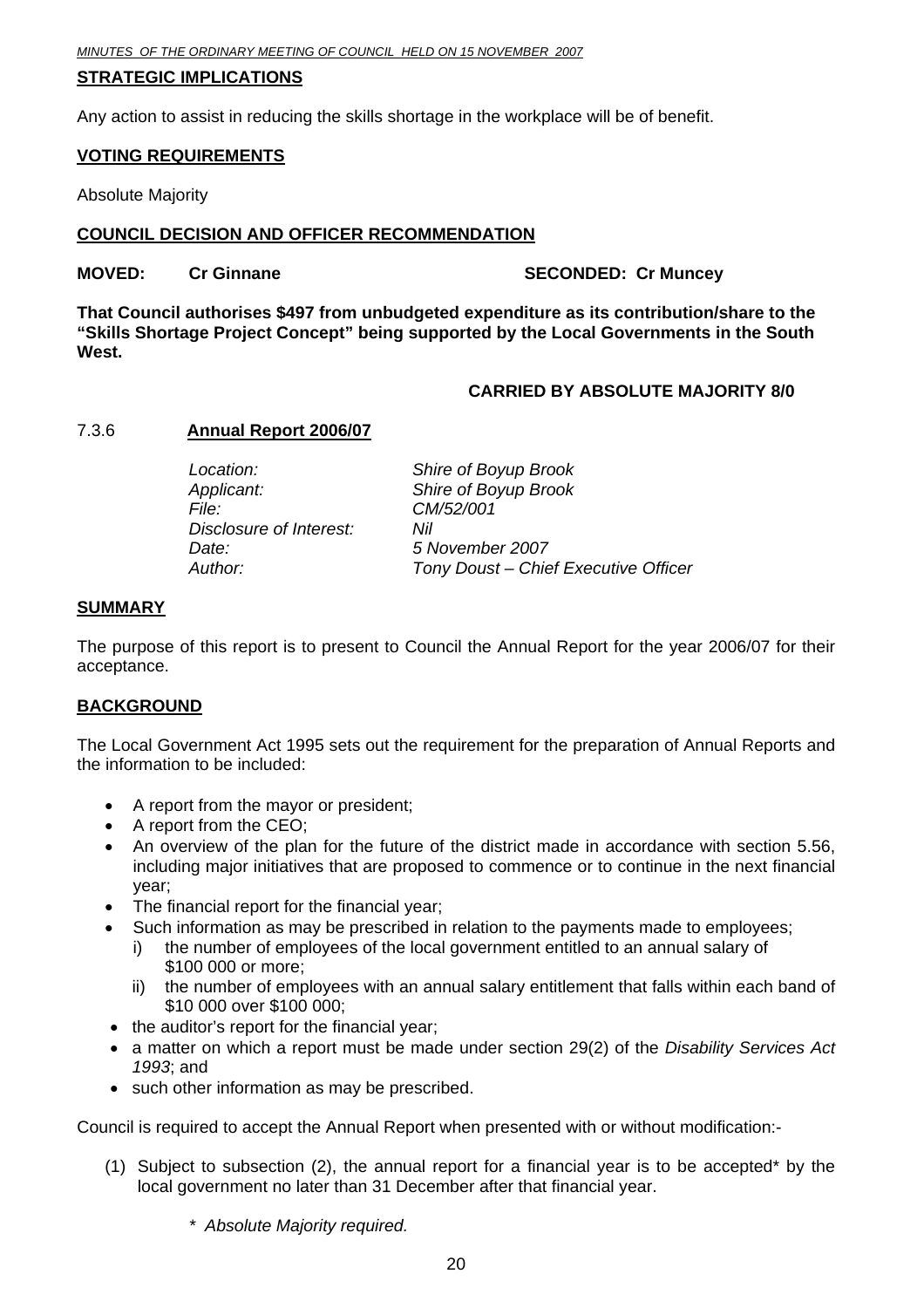(2) If the auditor's report is not available in time for the annual report for a financial year to be accepted by 31 December after that financial year, the annual report is to be accepted by the local government no later than 2 months after the auditor's report becomes available.

#### **COMMENT**

The report presented has been prepared in accordance with the past format and includes the information required in the background section of this report.

Council will need to agree on a date to hold the Annual General Meeting of Electors which must be prior to  $10<sup>th</sup>$  January 2008 but not before (14) days local public notice is given.

It is recommended that Council accept the report as presented.

#### **CONSULTATION**

Shire President, Manager of Finance, Manager of Works

#### **STATUTORY ENVIRONMENT**

Local Government Act 1995 Sections 5.53 & 5.54 Annual Report, Sections 5.27 & 5.29 Electors Meeting Local Government (Administration) Regulations 1996 Section 19B

#### **POLICY IMPLICATIONS**

No specific policy in relation to the Annual Report and or Annual Electors Meetings

#### **FINANCIAL IMPLICATIONS**

The costs associated with producing the Annual Report and holding Annual Electors meeting are provided for in the 2007/08 budget.

#### **STRATEGIC IMPLICATIONS**

The Annual Report provides information about the Shire for 2006/07 and the plan for the future

#### **VOTING REQUIREMENTS**

Absolute Majority Item 1 Simple Majority Item 2

#### **COUNCIL DECISION AND OFFICER RECOMMENDATIONS**

**MOVED:** Cr Giles **SECONDED:** Cr Ginnane

- **1. That Council accepts the Annual Report as presented for the 2006/07 financial year.**
- **2. That the Annual meeting of Electors for the year 2006/07 be held in the Council Chambers on Thursday 6th December 2007 at 7.30pm.**

#### **CARRIED BY ABSOLUTE MAJORITY 8/0**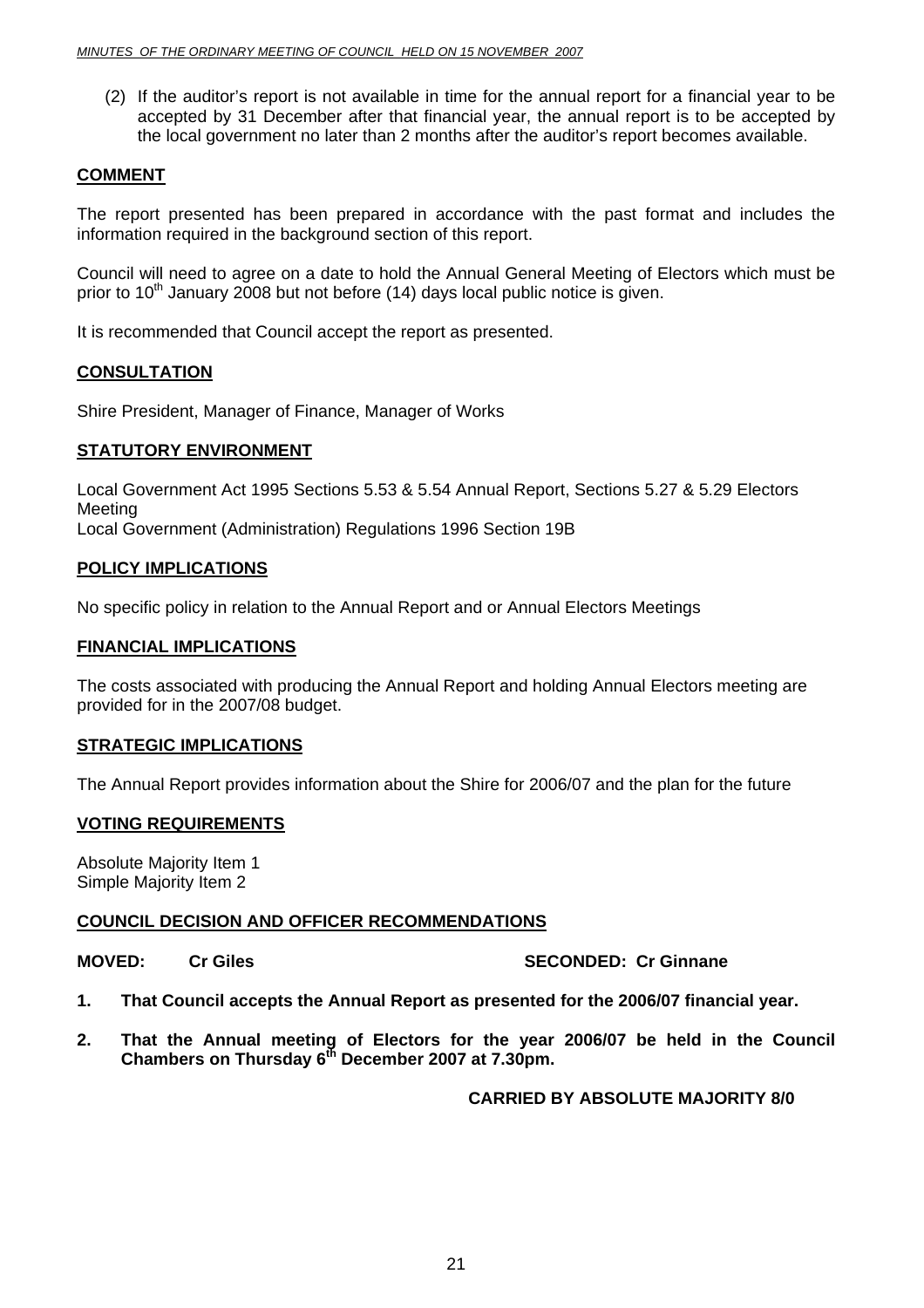#### <span id="page-21-0"></span>7.3.7 **Tony Doust Resignation - Chief Executive Officer**

| Location:               | Shire of Boyup Brook                 |
|-------------------------|--------------------------------------|
| Applicant:              | <b>Tony Doust</b>                    |
| <i>File:</i>            | $P/F$ – Tony Doust                   |
| Disclosure of Interest: | <b>Tony Doust</b>                    |
| Date:                   | 6 November 2007                      |
| Author:                 | Tony Doust - Chief Executive Officer |

#### **SUMMARY**

To formally advise Council of the resignation of Tony Doust as Chief Executive Officer of the Shire, as from  $4<sup>th</sup>$  July 2008 and to consider requirements for the appointment of a new Chief Executive Officer.

#### **BACKGROUND**

Mr. Doust was appointed by Council to the position of Chief Executive Officer in March 2007. The contract between Mr. Doust and Council includes a clause for termination of the contract by the employee provided (3) months notice is given. Mr. Doust recently advised the Shire President accordingly:-

"A number of matters of a private nature and work related have caused me to review and consider my priorities for the future. Whilst I have enjoyed working in Local Government for the past 40 years, including the time I have been at the Shire of Boyup Brook, I have decided that I do not wish to continue employment on a full time basis. I want to have more time to do the things that are important to both Elinor and myself, as well as our family and working in the position of Chief Executive Officer on a full time basis during the past twelve months has really brought home to me the fact that I have limited time to do these.

As you will recall I was not interested in the permanent position of Chief Executive Officer when I commenced as Acting CEO, however after the difficulties that Council experienced in obtaining a person, I reviewed my position and decided to put my hand up for the job. On reflection, having not held a position on a permanent basis for some time, the extent of the work required, including the ever increasing devolution of responsibility from Governments, together with my own personal standards to achieve a high level of administration and compliance, I have come to realize that it will be very difficult for me to achieve the standards that I aspire to and at the same time have time to undertake the private priorities I have.

In view of the above I have decided to advise you that I will be resigning from the position of Chief Executive Officer as from the  $4<sup>th</sup>$  July 2008. I have given the Council more notice than what is required under my contract to allow adequate time to advertise and appoint a replacement and consider the housing requirements for the Chief Executive Officer.

Terry my decision is one that I have given a lot of consideration too and believe that it is important that one must be happy with what they are doing and derive a high level of satisfaction. I don't feel that I am achieving this under the present conditions."

#### **COMMENT**

In view of the above Council will need to put in place measures to allow the advertising and selection of a new Chief Executive Officer (CEO), including consideration of the residential requirements.

The Chief Executive Officer has completed preliminary work on the provision of a new residence for a CEO, on Lot 17 Knapp Street Boyup Brook. The CEO was hopeful that a proposal would have been ready for consideration by Council at this meeting, however several matters have not been concluded.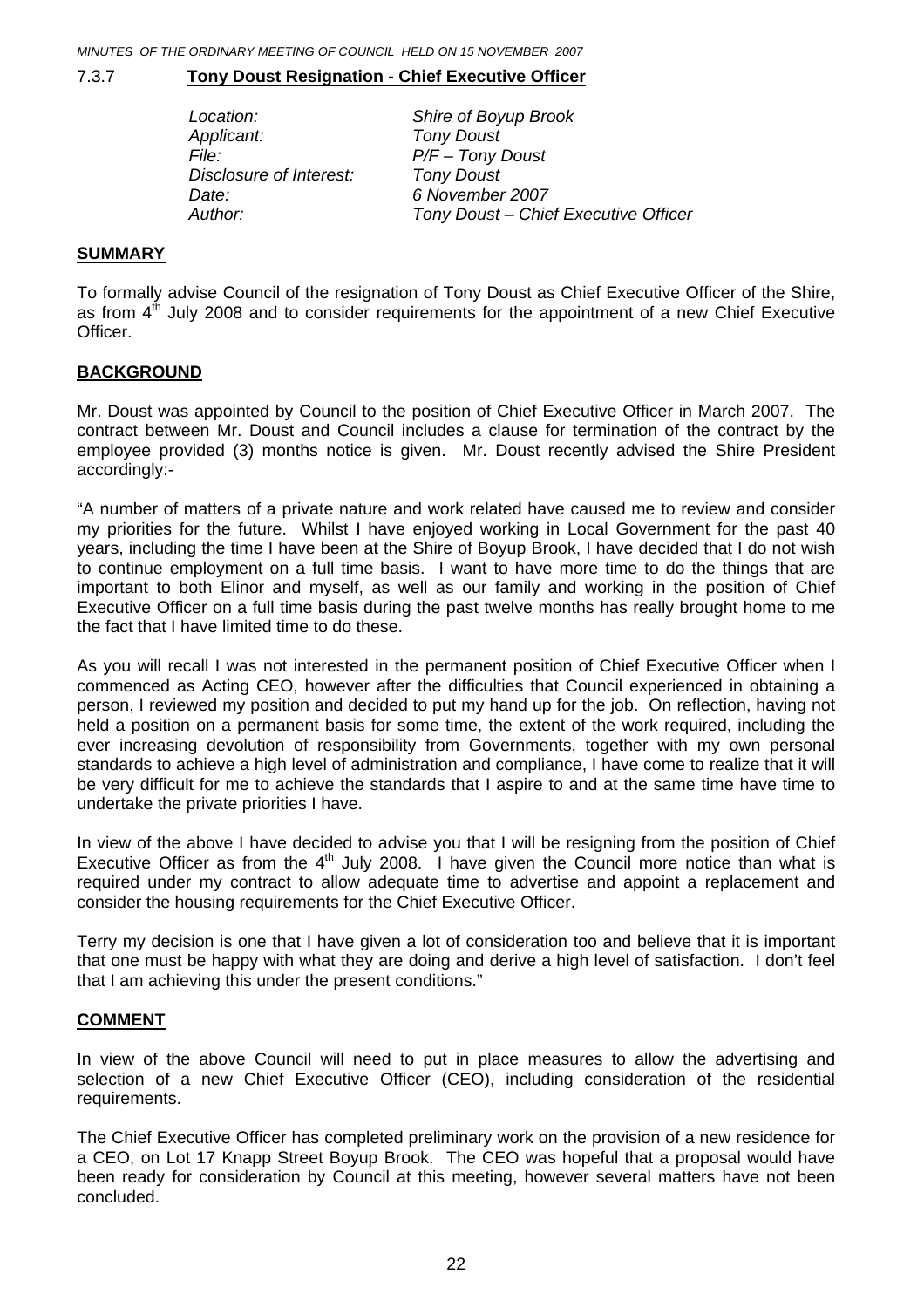#### *MINUTES OF THE ORDINARY MEETING OF COUNCIL HELD ON 15 NOVEMBER 2007*

It is recommended that Council appoint three Councillors to make arrangements for the recruitment of a new Chief Executive Officer, including determining the package/salary, advertising, selection/interviews and future housing requirements. The Councillors will be required to provide Council with recommendation relating to future housing and in due course the person selected as the preferred applicant for the position including the salary package negotiated.

#### **CONSULTATION**

Shire President Cr T Ginnane, Deputy Shire President Cr R Downing

#### **STATUTORY ENVIRONMENT**

Local Government Act 1996 – Section 5.36 Appointment of CEO Local Government Act 1996 – Section 5.39 Contract for CEO Local Government (Administration) Regulations 1996 - sections 18(a),18(b),18(c) and 18(f).

#### **POLICY IMPLICATIONS**

Nil

#### **FINANCIAL IMPLICATIONS**

Funding for the salary/package of a new CEO will be provided in the 2008/09 Budget. Advertising costs for the position will be in addition to the estimate provided in the 2007/08 Budget.

Funding for a new residence will be available from the proceeds received from the sale of 3 Rogers Avenue and interest accumulated to date.

#### **STRATEGIC IMPLICATIONS**

The appointment of the appropriate person to the position of Chief Executive Officer will assist Council in achieving the strategic objectives of the Shire.

#### **VOTING REQUIREMENTS**

Simple Majority Item 1 Absolute Majority Item 2

#### **COUNCIL DECISION AND OFFICER RECOMMENDATIONS**

**MOVED: Cr Marshall SECONDED: Cr O'Hare** 

**1. That the resignation of Mr. Tony Doust from the position of Chief Executive Office, to apply from 4th July 2008, be accepted.** 

**CARRIED 8/0** 

**MOVED: Cr Ginnane SECONDED: Cr Marshall** 

**That the Council move into a committee of the whole under clause 15.6 of the Standing Orders, Local law No.1 to allow members free discussion on the matter.** 

 **CARRIED 8/0** 

**MOVED: Cr Ginnane SECONDED: Cr Broadhurst** 

**That the Council moves out of committee of the whole under clause 15.6 of the Standing Orders, Local Law No.1.** 

 **CARRIED 8/0**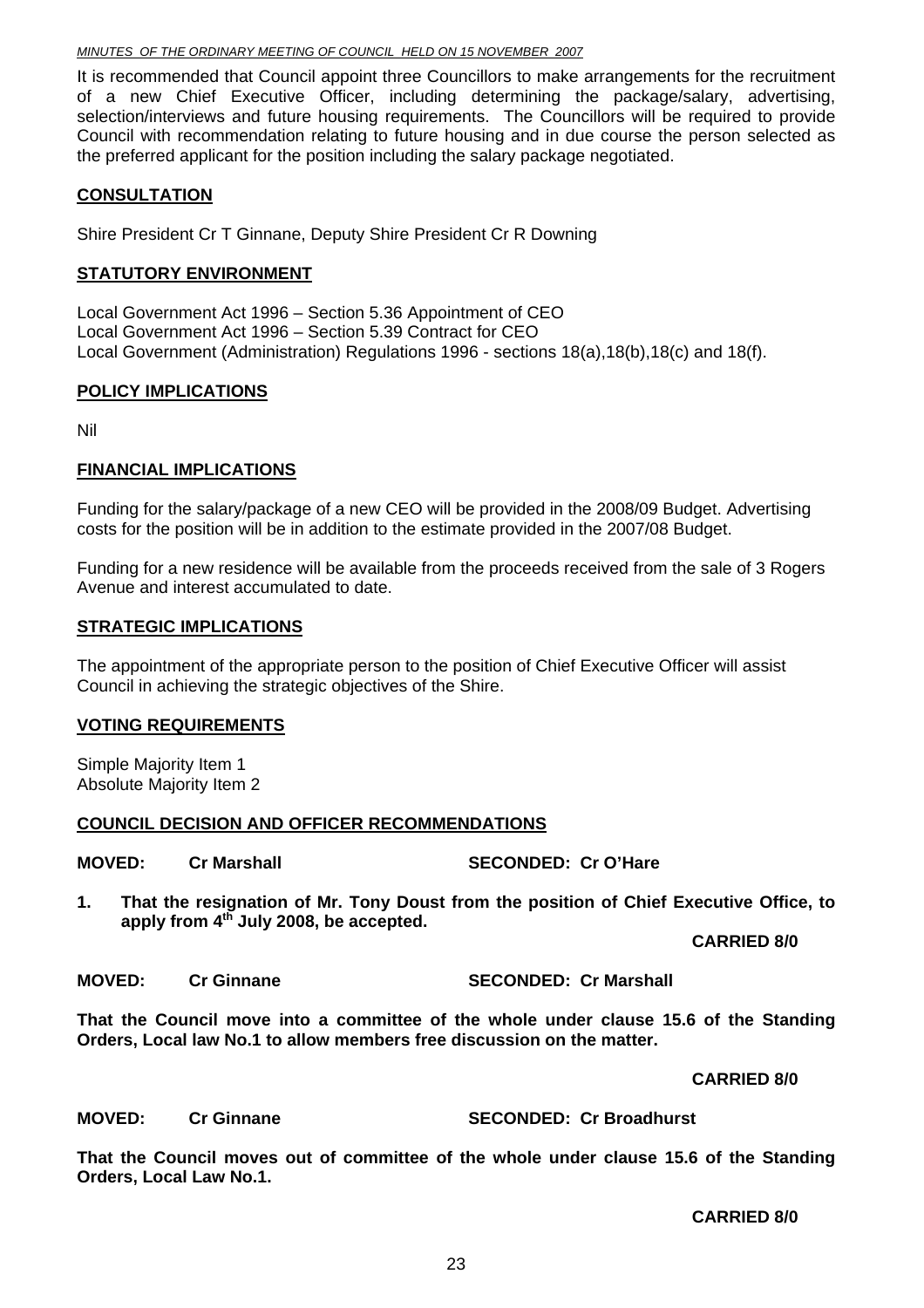<span id="page-23-0"></span>**MOVED: Cr Ginnane SECONDED: Cr Broadhurst** 

- **2. That Cr Downing Shire President, Cr Marshall Deputy Shire President and Cr Ginnane be appointed to consider the requirements necessary to employ a new Chief Executive Officer and be authorized to proceed with and implement the following:-** 
	- **Develop a salary/package for advertising.**
	- **Advertising the position.**
	- **Review applications received, prepare a short list and conduct interviews.**
	- **Make a recommendation to Council of the person selected as the preferred applicant and the salary/package offered.**
	- **Make a recommendation to Council on the future housing requirements for the Chief Executive Officer.**

#### **CARRIED BY ABSOLUTE MAJORITY 8/0**

#### 7.3.8 **Authority to Incur Debts and Make Payments Policy**

| Location:               | Shire of Boyup Brook                 |
|-------------------------|--------------------------------------|
| Applicant:              | Shire of Boyup Brook                 |
| <i>File:</i>            | CM/43/001                            |
| Disclosure of Interest: | Nil                                  |
| Date:                   | 06 November 2007                     |
| Author:                 | Tony Doust - Chief Executive Officer |

#### **SUMMARY**

This item reviews the existing Authority to Incur Debts and Make Payments Policy and recommends Council adopt the changes as highlighted in the Draft Policy provided.

#### **BACKGROUND**

The Council has delegated the CEO under Delegation No. 14 the power to make payments from the Municipal and Trust Accounts which is in accordance with the requirements of the Regulations.

The Local Government (Financial Management) Regulations 1996 Section (12) provides:-

#### **Payments from municipal fund or trust fund**

- $(1)$  A payment may only be made from the municipal fund or the trust fund  $-$
- (a) if the local government has delegated to the CEO the exercise of its power to make payments from those funds — by the CEO; or
- (b) otherwise, if the payment is authorised in advance by a resolution of the council.
- (2) The council must not authorise a payment from those funds until a list prepared under regulation 13(2) containing details of the accounts to be paid has been presented to the council.

The current policy Authority to Incur Debts and make Payments is attached as an appendix. This policy sets out the manner in which payments can be made.

#### **COMMENT**

The existing delegation conflicts in some ways with the current Policy - Authority to Incur Debts and Make Payments, as the delegation clearly authorises the CEO to make payments from the Municipal and Trust Funds

Whilst the Shire of Boyup Brook Policy Manual is still to be fully reviewed, due to the recent change of Councillors and the need to update bank authorities, it is opportune to review this particular policy.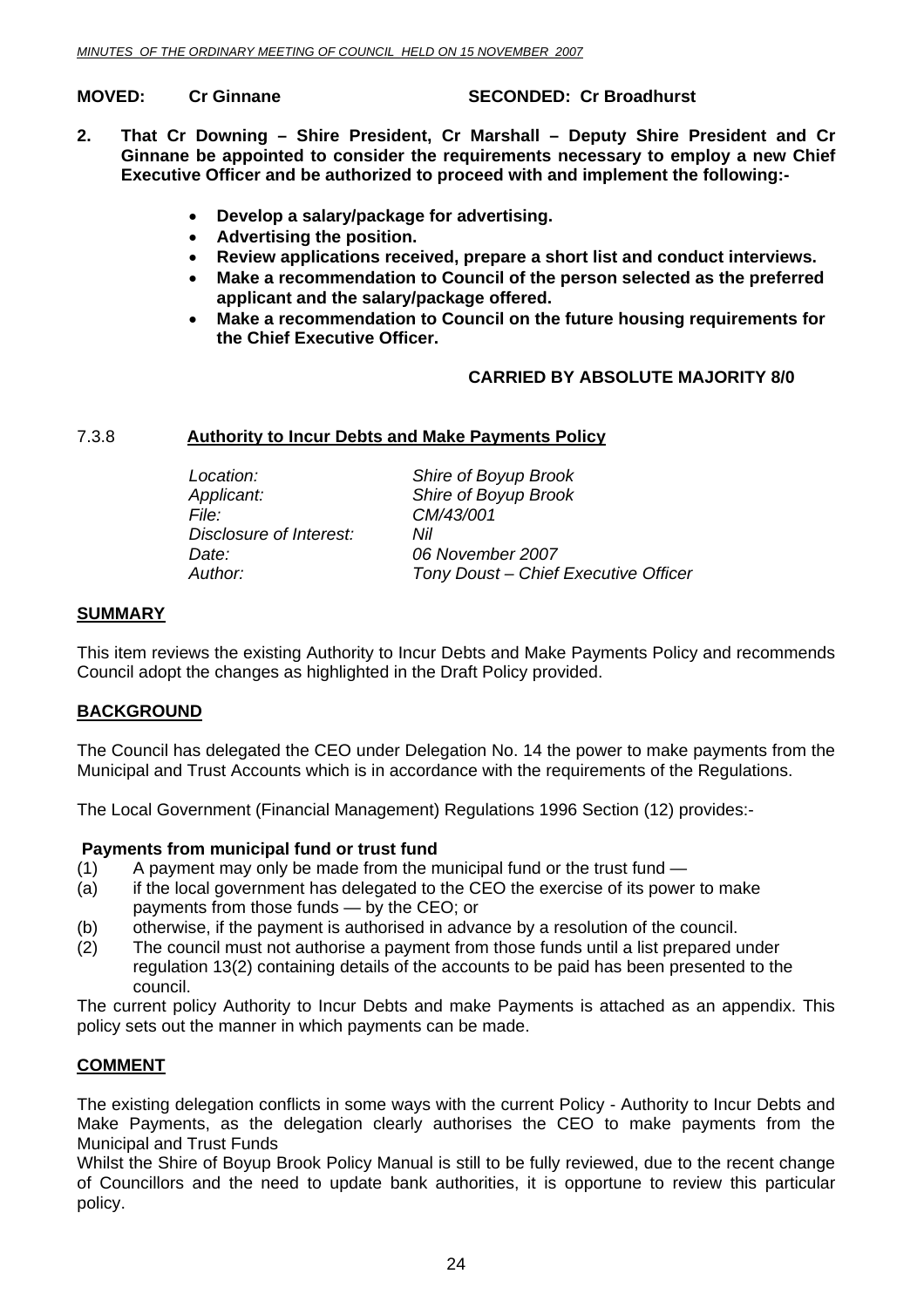#### *MINUTES OF THE ORDINARY MEETING OF COUNCIL HELD ON 15 NOVEMBER 2007*

The Chief Executive Officer has amended the current policy to reflect the standard operating procedures utilized by many other Local Government instrumentalities and compliment the Council Delegation No. 14. It is recommended that Council adopt the revised policy.

#### **CONSULTATION**

Manager of Works and Services Manager of Finance

#### **STATUTORY ENVIRONMENT**

Local Government Act 1995 Section 5.41 – Functions of CEO. Local Government Act 1995 Section 5.44 – CEO may delegate powers and duties to other employees. Local Government (Financial Management) Regulations 1996 Section 5. Local Government (Financial Management) Regulations 1996 Section 11. Local Government (Financial Management) Regulations 1996 Section 12.

#### **POLICY IMPLICATIONS**

Existing policy attached as an appendix no. 1.6 The revised policy will allow the CEO with the signature of one other to make payments..

#### **FINANCIAL IMPLICATIONS**

The adoption and implementation of this policy will not require any additional expenditure.

#### **STRATEGIC IMPLICATIONS**

The policy will assist with the delivery of "Best Practice" with payment of accounts and allow the administration staff to undertake this throughout the month.

#### **VOTING REQUIREMENTS**

Absolute Majority

#### **COUNCIL DECISION AND OFFICER RECOMMENDATION**

**MOVED:** Cr Giles **SECONDED:** Cr Lamshed

**1. That Council adopts the following "Authority to Make Payments Policy" and the same be implemented as from 16 November 2007.** 

#### **Authority to Make Payments Policy**

#### *Objective*

**To ensure all payments made by the Shire are in accordance with the Local Government Act 1996 and Local Government (Financial Management) Regulations 1996.** 

#### *Statement*

**The Chief Executive Officer is required to ensure that appropriate procedures are in place for the authorisation, approval, and payment, of accounts for debts incurred on behalf of the Shire.** 

**When implementing such procedures:-**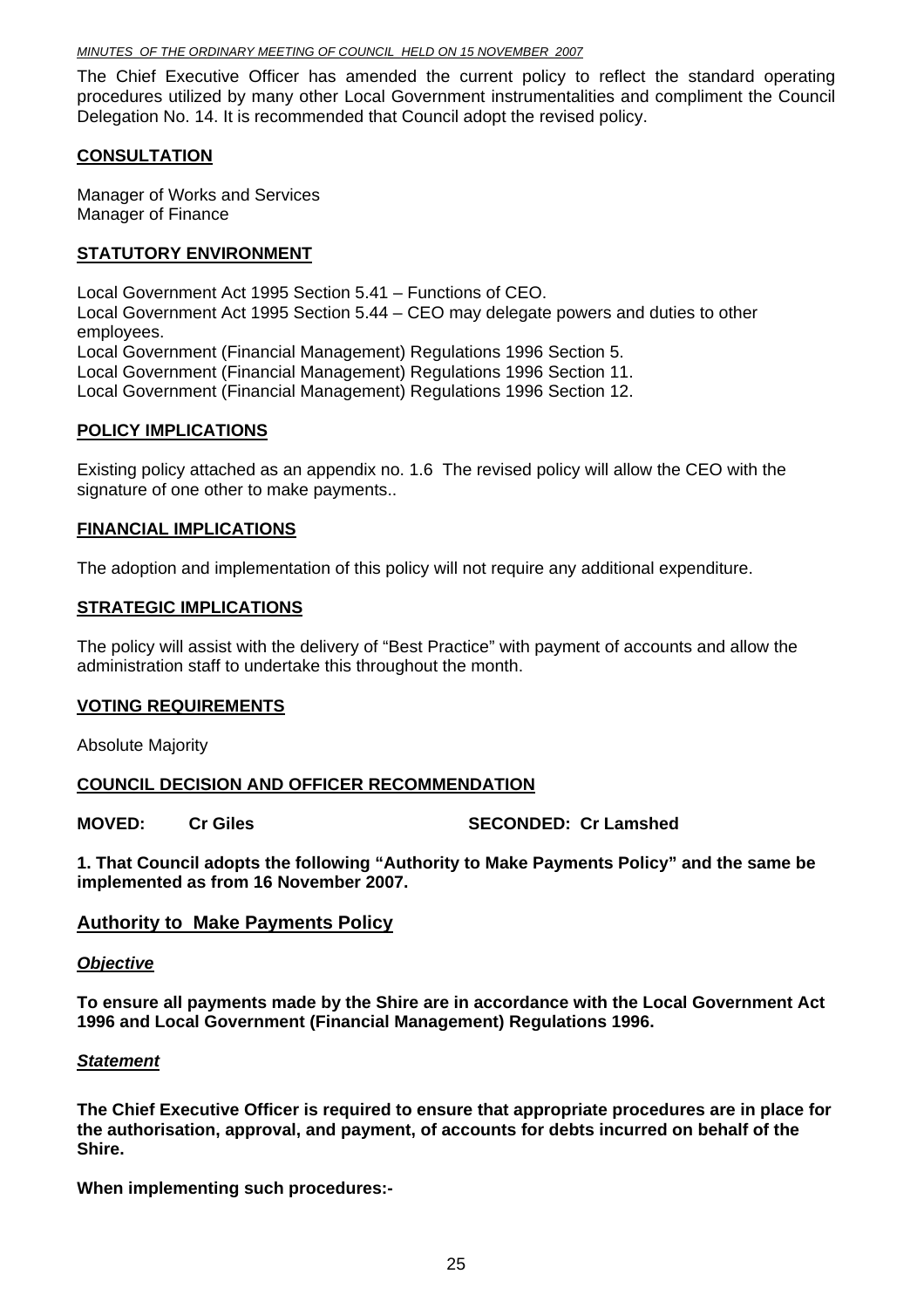#### <span id="page-25-0"></span>*MINUTES OF THE ORDINARY MEETING OF COUNCIL HELD ON 15 NOVEMBER 2007*

- **1. Each payment made is to be listed on a schedule compiled on a monthly basis and presented to the next ordinary Council meeting following the preparation of the schedule, showing the payees name, amount, date, and information to identify the transaction.**
- **2. Payments made by cheque shall be signed by the CEO (or Acting CEO) or Shire President (or Deputy) and countersigned by the Finance Manager or Manager of Works.**
- **3. Before payment of any account, the Chief Executive Officer is to be satisfied:** 
	- **a. the relevant debt was incurred only by persons authorised to do so by the Chief Executive Officer.**
	- **b. the goods or services to which each account relates were provided in a satisfactory standard or condition.**
- **4. All payments are to be made in a manner which allows identification of:** 
	- **a. The method of payment.**
	- **b. The authority for payment.**
	- **c. The identity of the person who made the payment.**
- **5. Payments made by electronic transfer (EFT) or BPay shall be processed using any two passwords by the CEO (or Acting CEO) or Shire President (or Deputy) jointly with the Finance Manager or Manager of Works.**
- **2. That the existing Authority to Incur Debts and Make Payments Policy, be cancelled.**

#### **CARRIED BY ABSOLUTE MAJORITY 8/0**

### **8. PETITIONS AND MEMORIAL**

Nil

## **9. MOTIONS OF WHICH PREVIOUS NOTICE HAS BEEN GIVEN**

Nil

## **10. URGENT BUSINESS – BY APPROVAL OF THE PRESIDENT OR A MAJORITY OF COUNCILLORS PRESENT**

#### 10.1 **Correction To Fees Schedule 2007/08 Budget – Swimming Pool Season Tickets**

The CEO advised the meeting that there had been a typing error in the Swimming Pool Entry Fees on page 6 of the 2007/08 Budget - Schedule of Fees. The wording "Child under sixteen years of age \$55.00" should have read "Child under **six** years of age \$55.00.